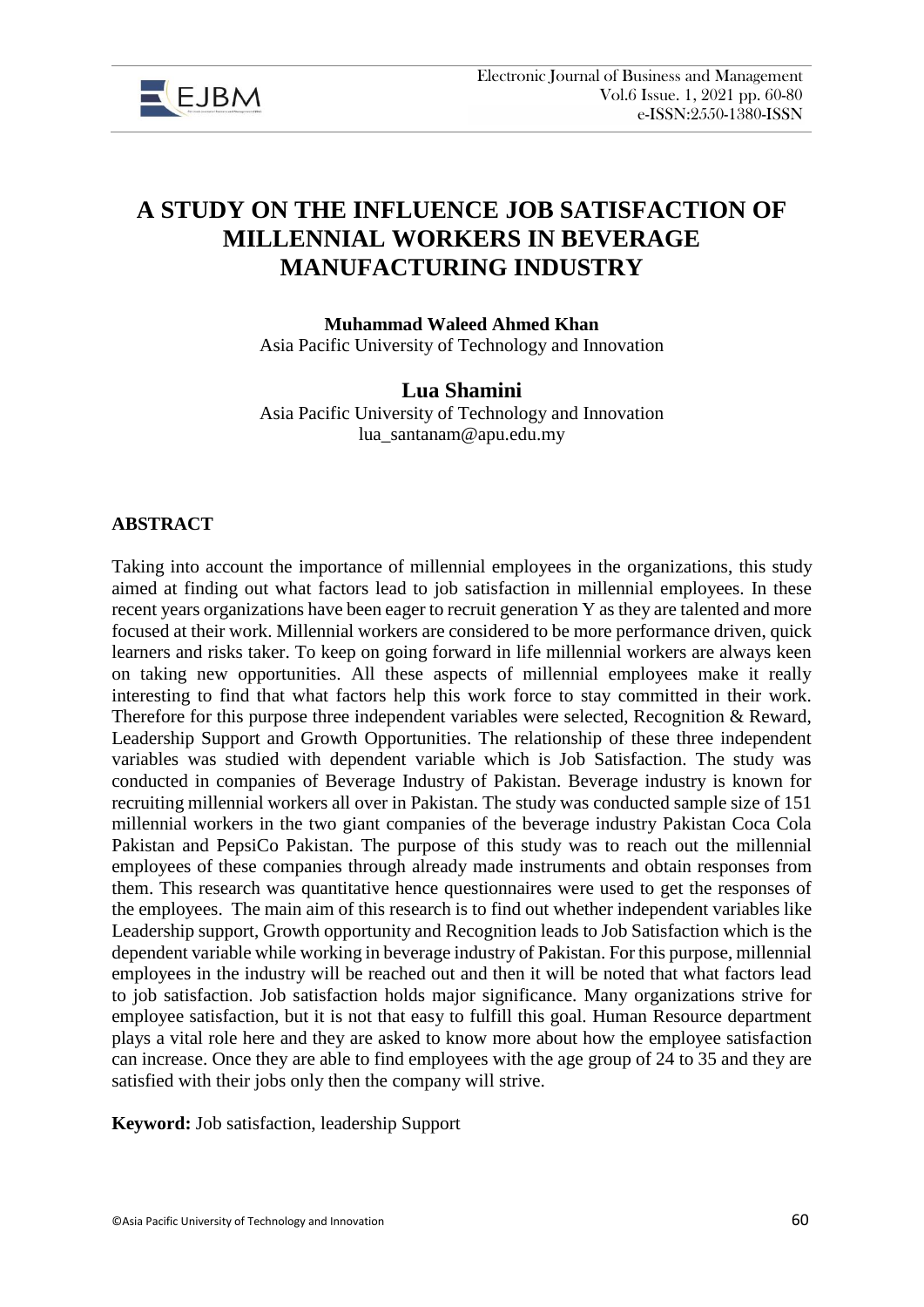### **1.0 INTRODUCTION**

In Pakistan beverages industry the work is usually of tough nature hence it's important to provide the right job satisfaction the worker in order to achieve successful worker tasks. Usually in beverage industry of Pakistan it's seen that the competition between the companies is very high which makes the job nature tough. It's not very easy to provide job satisfaction right away specially during learning phase. Millennial workers are usually career oriented and they keep on looking for new jobs in case they are not satisfied with their jobs they will try to find new. It's a loss for the company if a millennial worker stops working due to poor satisfaction of job, hence it's an important factor to know how to provide job satisfaction to millennial workers.

This study aims to find out whether the variables known to positively affect job satisfaction based on literature review, Leadership support, Recognition and Growth opportunity leads to job satisfaction in millennial workers.

### **2.0 LITERATURE REVIEW**

### 2.1 Strauss-Howe Generational Theory 1991

 According to "Strauss-Howe Generational theory 1991" it is expected that millennial will stay important part of the workforce team for considerable amount of coming years? The Generational Theory was first updated in 1997 with the fourth turning (Cagle, 2020).

This theory shows that the needs of this generation and the expectations from the managers of this generation are observed to be different from generation x. This theory is linked this topic since it describes about 'needs' of generations. For this topic Millennial generation is used and this theory will describe how the needs of Millennial generations are different from others which will be used to see how to provide job satisfaction to them (García, 2019).

Dr. Mary Donohue is a famous TEDX presenter, TV personality, author, columnist and researcher. Mary Donohue has done numerous researches on Millennial and Gen X by using Strauss-Howe theory of generation. Since 2012 she has explained the differences between both generations have in many TEDX talks, articles and on her website donohuelearning.com. For this topic information from her research is taken because they use the Generation theory in an updated way (Klemp, 2020).

### 2. 2 Recognition and Reward

Past theories found some elements of satisfactions which consist of team building tasks, engaging employees in projects and by providing recognition and reward that secure the interests the young people. According to the Incentive Theory of Motivation (1950s) motivating employees through rewards in a way which will keep them satisfied. Roles which offer meaningful work and give sense of contentment aspires this workforce according to research. The factor of reward can be monetary and non-monetary (Ullah, 2018).

 Some studies show the gap between HR practices and employee expectation can lead to negative impact on the organizations overall performance. A research conducted on attitude of employee and their job satisfaction showed that HR practices are supposed to enhance the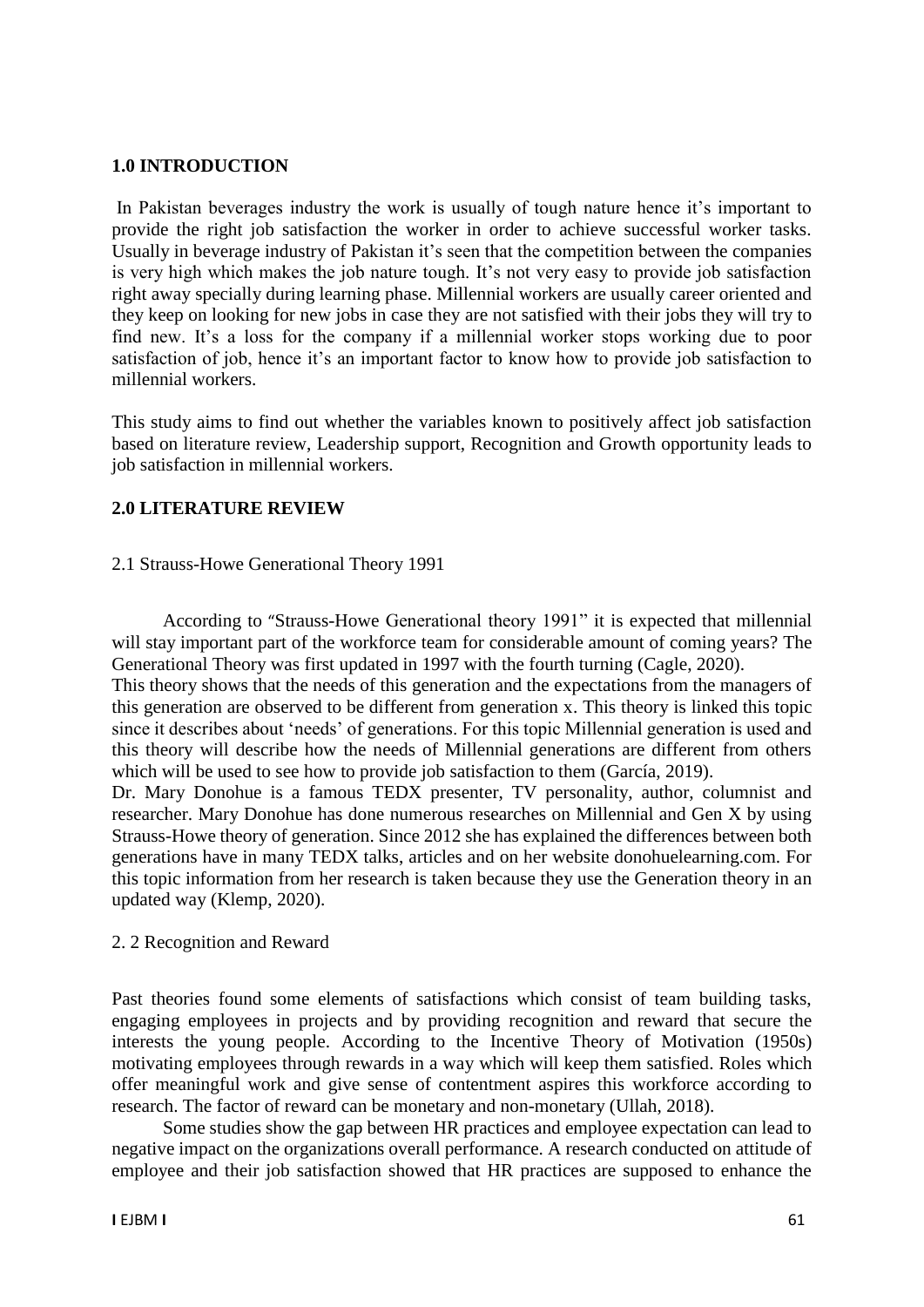employee's positive feelings (Worth, 2016). For millennial the research showed that through monetary and non-monetary rewards regarding the satisfaction element these rewards play a major role in creating a positive attitude. Based on literature nonmonetary rewards include praise in public, exposure in front of seniors and appreciation from boss. This type of recognition is called as non-tangible incentives as well. As per literature these types of recognition has a major positive impact on the employee's motivation (Urban, 2015).

 According to findings by others over time with the outcome shows that millennial emphasize on meaningful tasks and promise high performance, with such mindset millennial think about high performance with higher chances of big rewards. Models related to this research show industries in USA suffering from these issues along with many other in Asia and Europe as well. To adjust this problem companies come with ideas to replace high salaries with other kind of attractive offers along with a good salary which was to offer them new trainings, relocation sand international exposure as well (S.Stewart, 2017).

### 2.3 Growth Opportunities

As per the literature, Growth opportunities are a way that an employee can upgrade his or her position and get the opportunity to gain new skills and experiences. In the long term this move can have a positive impact on the employee's career. Millennial workers consider growth opportunities as one of the biggest aspects for them it is said to be predictor of turnover in millennial employees(Fox, 2019). According to literature, low chances of growth opportunities are directly associated with intentions to quiz the job. For employee's Growth opportunities are a form of support and encouragement. Growth opportunities allow the employee to develop new skills and are a structural development of the company which is required to survive in the high competition industries. Some studies show development of interpersonal and emotional skills are a part of growth (Kosterlitz, 2017).

 For an employee, Growth opportunity provides a career plan in the company for them and protects employee's aspirations. Millennial are eager to climb up the ladder and become the focal point of the discussion. A study was conducted on such eagerness which showed, performance-based rewards and positions were the biggest challenge for the millennial. These days' millennial makes up a significant amount of the employee's workforce. Hence it is important to monitor the needs of millennial employees with respect to their professional and personal needs. Millennial working in the organizations is the representatives of this new generation (Smith, 2014).

 For millennial employees growth is achieved when they are challenged by the nature of their job, and their deliverables as this helps them to increase engagement in work and further improve their mental and analytical abilities (Pant, 2019). It is important for the managers of millennial workers to keep providing with challenging tasks, absence of such challenges causes highest amount of stress in millennial employees. Literature tells that employers should put a limit on the challenges to avoid issues like overtime, other workplace health and safety issues. According to level of deliverables these millennial are willing to give employers should also align the compensation and rewards structure for them (Petrucelli, 2017).

 Pervious study shows development and learning opportunities are most important factors in order for retaining millennial workers among all other factors. It is seen that millennial workers value development higher than generation X so it is right to state that growth opportunities is heavily linked with job satisfaction for millennial employees. Higher the chances of growth opportunities higher will be the chances of job satisfaction for millennial employees and they will be more motivated to work as well (Rusell, 2016). Growth and development opportunities for millennial employees however stagnate with time. Millennial expect a constant barrage of new opportunities and tasks to perform and any monotony in this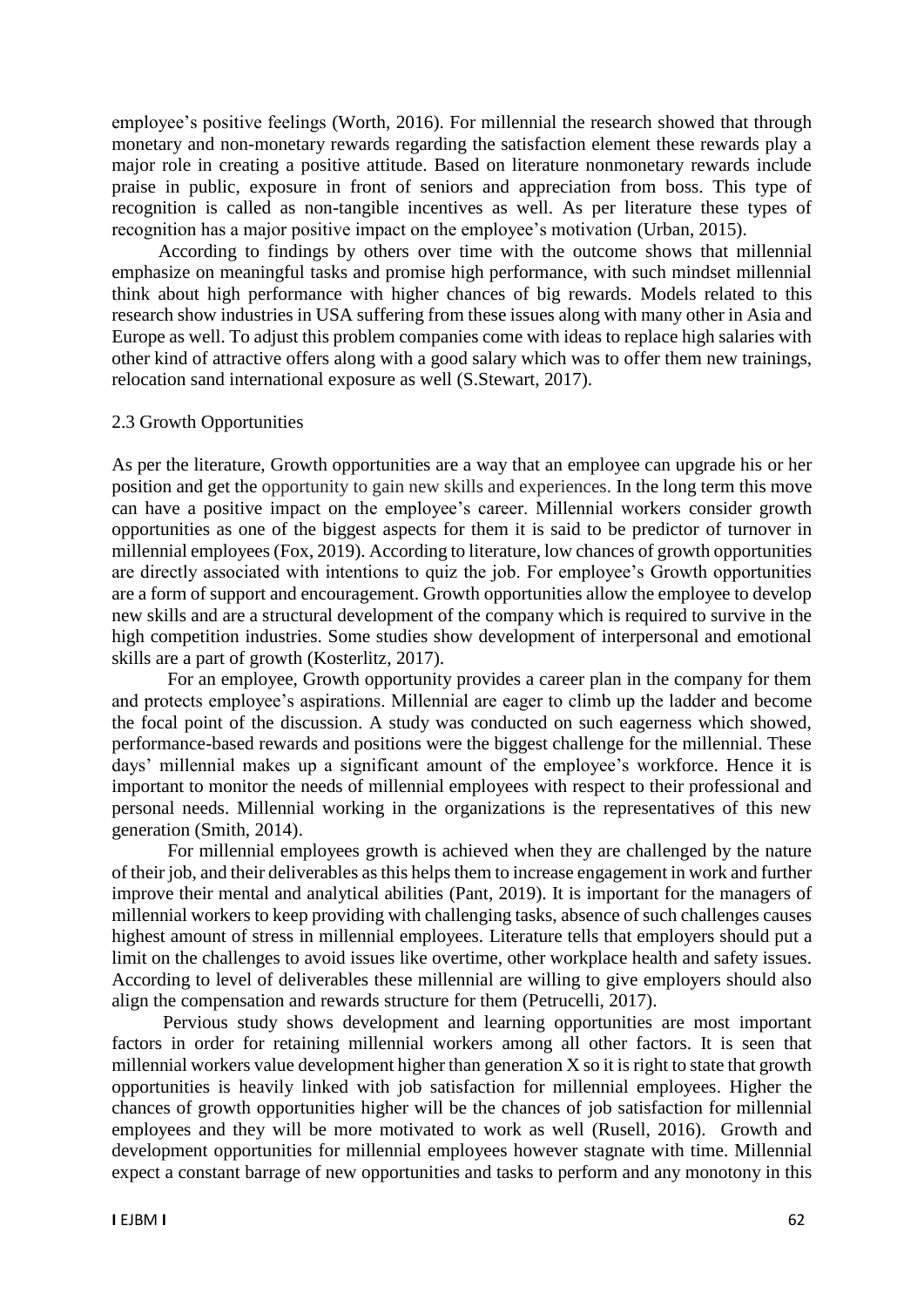process sooner than later results in frustration and ultimately demotivation leading to turnover. This is in line with the criticism received by millennial employees, that they haven't really earned the right for greater learning and development opportunities leading to growth (Liu, 2019).

 However according to some studies, a gap arises for this study which is associated to the point that millennial workers although do give importance to growth opportunities but in some cases millennial workers think they can just swap jobs in order to find satisfaction no matter if the previous company was providing growth opportunities. This issue is because millennial employees are of very dynamic nature and they tend to solve their issues in their own mind and once they get to an outcome they will always follow that rather looking at their opportunities to grow at an organization (Zaharee, 2018).

 According Hackman and Oldham (1975) characteristic model, in terms of career development and personal development Growth opportunities are found out to be equally important and complement to each other. To make sure enough and fair opportunities are available for millennial a past study conducted on engagement of employees which is related to this topic found out that, millennial employees engagement must be increased further, some of the work place factors that restrict engagement for millennial employees which include, no collaborative supervisor, static environment, unclear vision, lack of direction and unclear vision (Glazer, 2019). A study was conducted on random sampling basis, on age group 21-35 on 300 workers of an automobile company in Japan and is related to this research part. One of interesting result of this study was that generation y requires sense of direction but enjoy autonomy in their job that gives them space to work, do mistakes, take risks and learn (Meola, 2016).

 In various recent studies it is suggested that for attracting and retaining millennial employees growth opportunities should be communicated well enough to this young generation. For millennial workers, no formal approach exist, and a lot of growth opportunities are required which help them in improving their career on the other side generation X required formal approach. Literature supports the fact that millennial employees stay in organizations which focuses on providing growth opportunities to millennial workers. Millennial employees are considered to be more flexible and hence they are more attracted to opportunities to grow which makes sense because millennial employees switch jobs when they are not provide with the right job satisfaction (Tsai, 2017). Hence H2: Growth Opportunities have a positive relation with job satisfaction.

### 2.4 Leadership Support

The support extended to an employ by his or her immediate boss is defined as Leadership support. There have been several theories which include the importance of leadership supports and describe the leadership styles. According to The Great Man Leadership theory of the 19<sup>th</sup> century states that leadership support can be extended to an employ in a lot of forms, as supported by leadership. The direct relation of an employee with his or her supervisor describes the satisfaction of the employee and their performances. According to literature, leadership style can be traditional or transformational; it's on the employees in what way they benefit from all them (Chaudhuri, 2014).

 This variable is one of the most important tools that develop confidence in a worker. Literature suggests that millennial usually have a similar need of support from their supervisors just like other employees. Those millennial workers who are trying to please their bosses will be keen on seeking good behaviors and will express their feelings towards their managers. In case they don't receive the same importance from their bosses they will become less motivated. It takes a lot of time and effort for the employers to make sure all millennial support is adjusted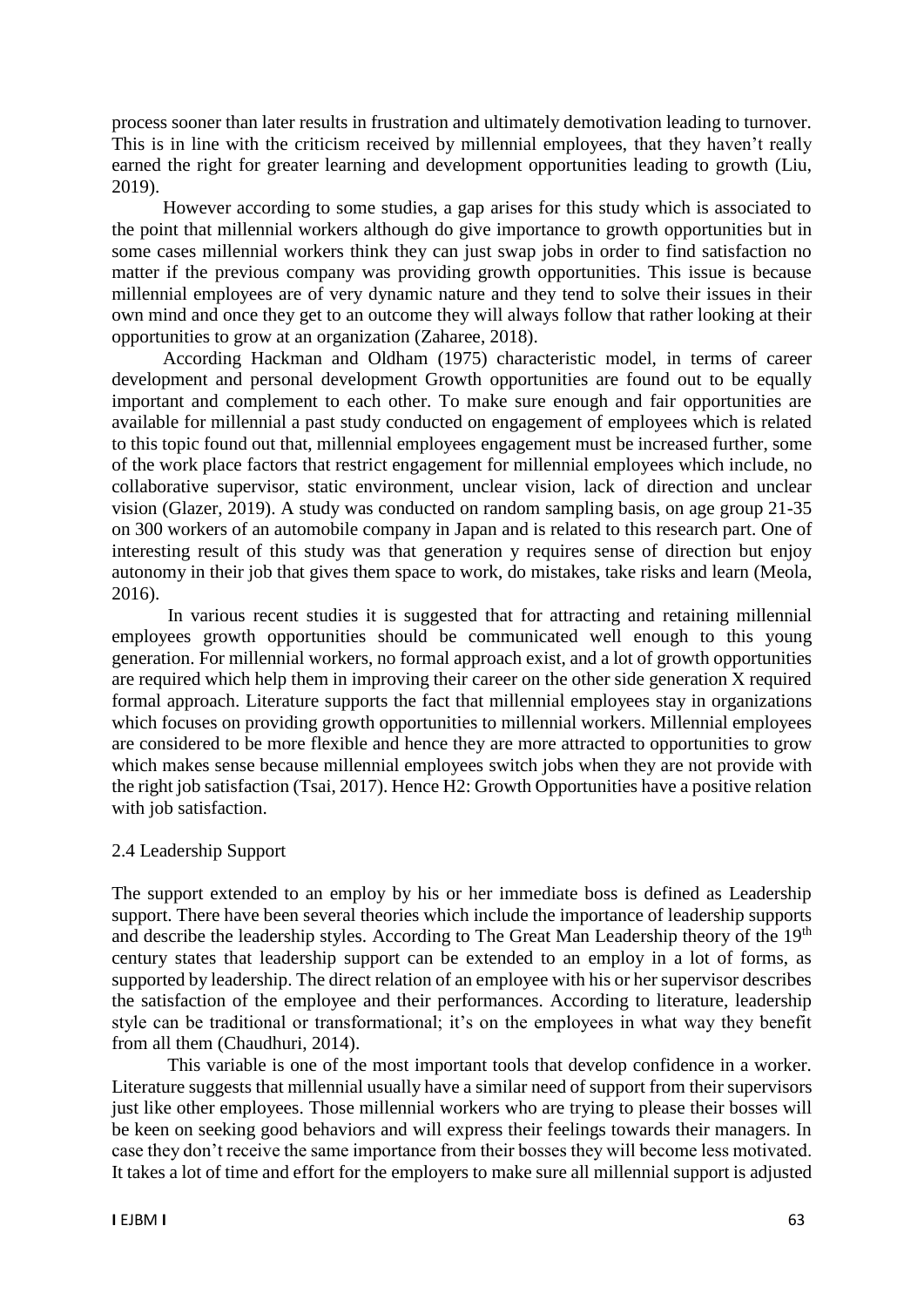equally. The important question is how much to invest and expect the supports for the millennial. Many factors influence the employer's behavior which includes personal nature, limitations due to the job and position of them (Javadeya, 2018).

 A study on which leadership styles are liked by millennial employees described that for millennial, the employers must change their leadership style in a way millennial want them to be. Employers should adjust it just like that so millennial will be focus on work. Qualitative surveys on a sample of 160 millennial were done with the aim to find out them ways for companies to retain them and keep them satisfied (Valenti, 2019). It was also assumed that the results will help companies in making these ideal leadership qualities which will help the entire organization. Expectations and attitudes of millennial employees were extracted from already published sources; at the core the idea was to make it easy for employers to develop practices that will motivate employees. Results of this study showed that millennial employees want a leadership style that helps them to move forward in companies along with high personal growth, leadership behavior that encourages risk taking and that recognizes efforts of millennial employees is what persuade them to stay in a company (Hicks, 2019).

 According to Brown & Lord (2001) participative leadership theories have a gap that job satisfaction does not get a heavy impact from leadership support rather it increases the employee motivation. A research on leadership support in Pakistan showed that it's difficult for a company to cater all the expectation of the employee hence leadership support is a prospect which varies boss to boss. All supervisors cannot support an employee like the way he or she wants to (Seheult, 2016). Many companies have started to invest on employee's expectation; they focus on attributes which led to improve work on the employee's expectation. This however leads to unfair perception in employees and sometimes creates a negative work environment with a limiting motivation of increasing performance because the employee will work according to his or her leader (Villasenor, 2018).

 A research was conducted on employers of organization that face issue of constantly changing ration of millennial and generation y employees. Millennial require dynamic support from their leadership which keeps on changing. It was also seen due to varying numbers of employee's support mechanism is disturbed. Employers described in this study that due to poor or absence of the right support huge turnover has been noticed. When the expectations of millennial employees are not fulfilled, they try to look for more and better opportunities where they will be valued. Also, once this generation becomes loyal to the companies then they require even more support to keep on improving (Martin, 2017).

 According to some recent studies conducted on the senior management of MNCs, the outcome addressed that millennial workers require support from their leadership in form of training, coaching and sessions of feedbacks. Some other forms of support consist of motivation from leadership, clear assessment criteria which help these millennial employees to measure their progress and help from leadership in order to correct their mistakes and teach them how to tackle problems. All this provides millennial with sufficient knowledge which helps built their confidence, gives them more and better idea's, teaches the, decision making and mainly provides a positive working environment which is associated with positive impact on the satisfaction of the workers (Prossack, 2018). H3: Leadership Support has a positive relation with job satisfaction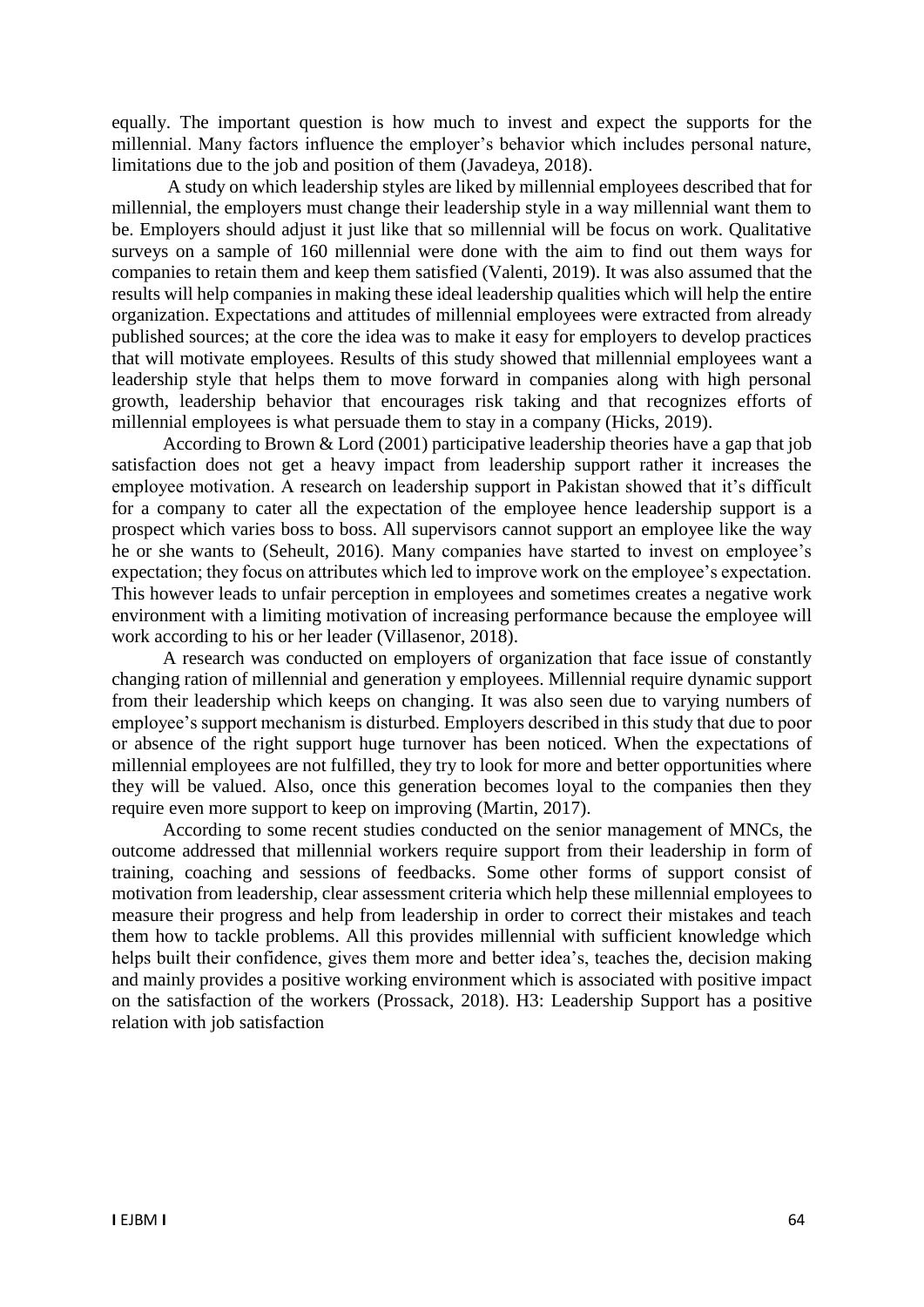# **3.0 RESEARCH METHODOLOGY**

| <b>Research Type</b>   | Quantitative                 |
|------------------------|------------------------------|
| Unit of Analysis       | <b>Millennial Workers</b>    |
| <b>Tool</b>            | <b>Questionnaire</b> (Email) |
| Industry               | Beverage                     |
| Location               | Pakistan                     |
| <b>Population Size</b> | -                            |
| Sample Size            | 151                          |

**Table 3.0**: Research Methodology

Population includes the entire millennial workforce of Coca Cola Pakistan and PepsiCo. Both companies have equal percentage of millennial employee's hence it makes them easy for sample. To make sure the sample size is achievable; convenience sampling method will be used. The total exact population size cannot be achieved due to lack of resources as a student and current restrictions in the country. Initially the sample size was supposed to be 100 as according to researches when the population & sample are difficult to measure the sample is taken as 100 (tools4dev, 2020). Once the questionnaire was distributed it was concluded that due to high number of Millennial employee's the total responses achieved were 151 hence the sample size was finalized as 151.

For this research the main source of data collection is through questionnaire. The questionnaire will be developed after combining different items of articles which are published. To make sure that all the millennial workers are accessed, the questionnaire will be sent through emails. Questionnaire will be sent via Google docs. The main reasons of using questionnaire are because it is very easy to simultaneously provide questionnaires to all the workers of CCI and PepsiCo through emails. As this research is quantitative hence questionnaire will be the best options as it is easy to do statistical calculation once the data is collected completely.



The start of the questionnaire will be with the title of the survey. After that there will be a small description of the survey which will state the purpose of the survey. This will be followed by some initial instructions. The survey will start with demographic questions and then gradually will become more specific to the variables, in this way the participants will be slowly engaged to the questionnaire. The questionnaire for this research will be close ended and mostly answers will be selected by using Likert scale. For this questionnaire verbal navigation will be used which helps the respondent to easily navigate through the survey.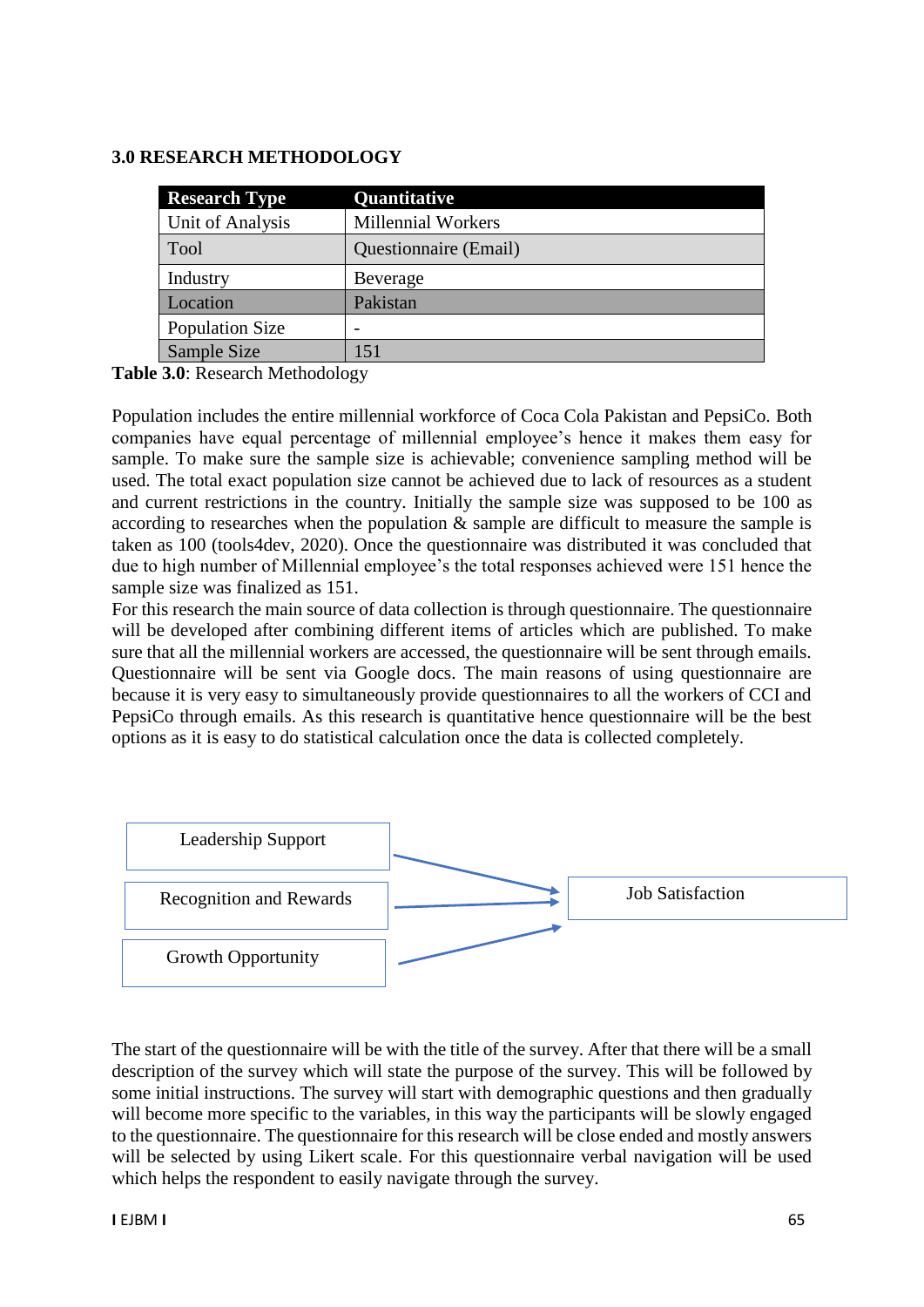For this research the instrument used is a questionnaire. Questionnaire will be used to measure, analyze and obtain data for the research. The questionnaire used for this research will have some questions based on demographics as it is only for the millennial workers. To make sure the employee lies in the generation Y category they will have to select their age. Option of male and female will be provided in the start of the survey as well. Marital status is an important factor hence millennial will have to select it. Once the demographic questions are answered the employee's will have to deal with series of questions linking with the three independent variables and one dependent variable.

The sample frame for this research is the millennial workers in Coca Cola Pakistan and PepsiCo Pakistan. Convenience sampling was done in order to get the sample size; the finalized sample size we got is 151. Furthermore, for both the companies' millennial employees' from different territories of each company will be provided with the questionnaire.

For this research, online questionnaires were used to collect responses. Once all the questionnaires are filled, they analysis of questionnaires are done on excel sheets. SPSS software will be used to analyze or calculate data. SPSS test stands for Statistical Package for Social Sciences and is used for calculation of questionnaire responses. SPSS test includes different kinds of statistics and analysis. For this research SPSS tests will be used which will include correlation analysis, regression analysis, reliability tests, hypothesis testing and ANOVA table to display the results of the questionnaires. According to Layman for quantitative research SPPS is the most beneficial tool for data analyzing. SPSS software just requires the data from the questionnaire and then performs automatic calculations to provide answers.

# **4.0 DATA ANALYSIS**

# 4.1 Demographic Analysis

Characteristics of the Respondents

• The total responses collected are 151. The data is analyzed using SPSS tests. **Statistics**

| Statistics              |           |     |                          |  |  |  |  |  |  |
|-------------------------|-----------|-----|--------------------------|--|--|--|--|--|--|
|                         | Gender    | Age | Marital<br><b>Status</b> |  |  |  |  |  |  |
| Valid<br><b>Missing</b> | 151<br>Iθ | 151 | 151                      |  |  |  |  |  |  |

### **Table 4.0**: Statistics

|       | <b>Gender</b> |          |         |         |                           |  |  |  |  |  |
|-------|---------------|----------|---------|---------|---------------------------|--|--|--|--|--|
|       |               | Frequenc | Percent | Valid   | <b>Cumulative Percent</b> |  |  |  |  |  |
|       |               |          |         | Percent |                           |  |  |  |  |  |
|       | Female        | 78       | 51.7    | 51.7    | 51.7                      |  |  |  |  |  |
| Valid | Male          | 73       | 48.3    | 48.3    | 100.0                     |  |  |  |  |  |
|       | Total         | 151      |         | 0.001   |                           |  |  |  |  |  |

# **Table 4.1**: Gender of the Respondents

• The responses vary with gender. Out of the total 151 responses collected, 78 were gathered by females and 73 were gathered from male respondents. In a country like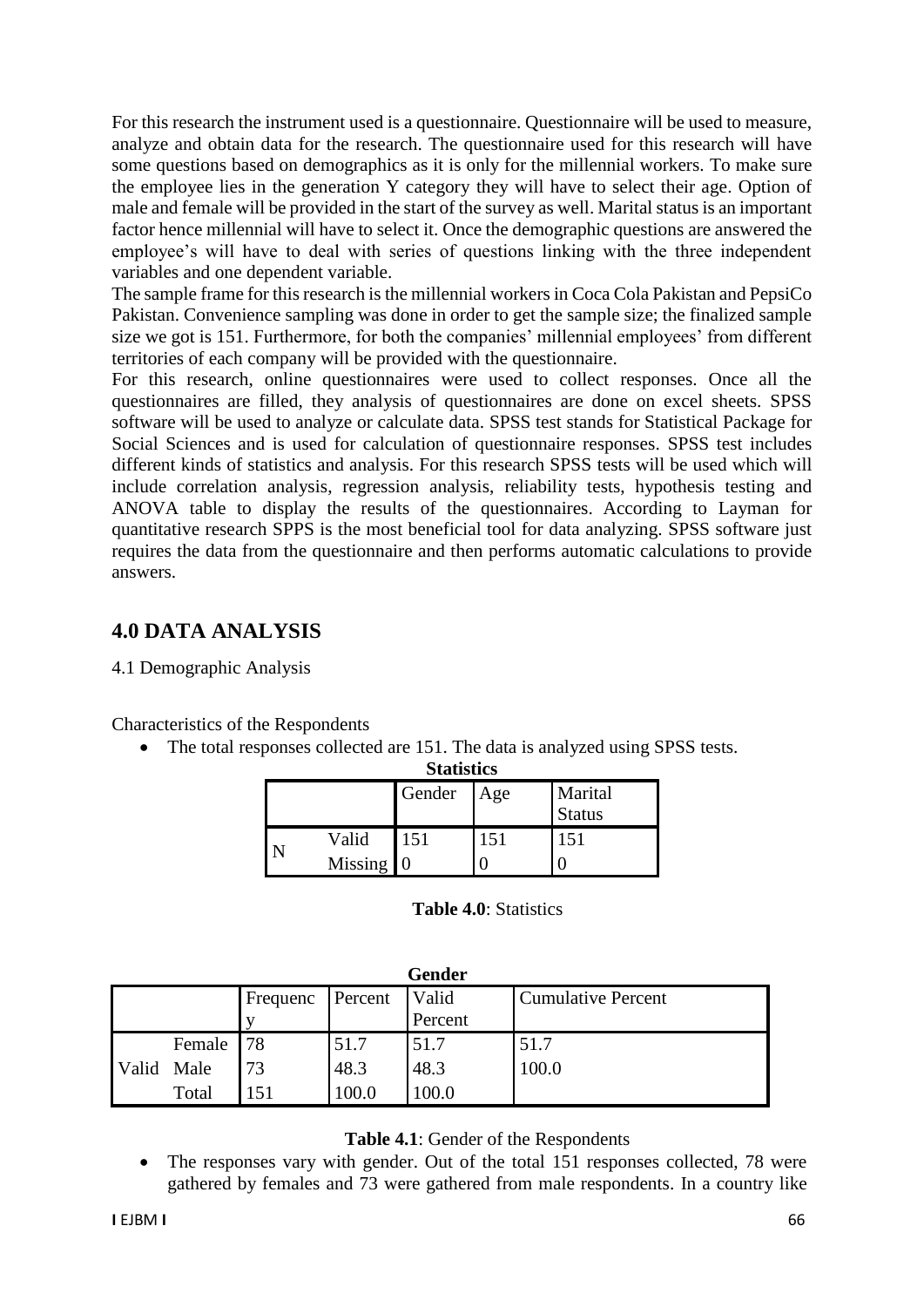Pakistan, there are different requirements for the both gender types as concept of diversity is still a new concept in work places. For the employers it is interesting to see the similarities and differences in desire of the male and female workers regarding their career. This data hence helps to separate the number of responses by gender.

|       | Age   |          |         |         |                           |  |  |  |  |  |
|-------|-------|----------|---------|---------|---------------------------|--|--|--|--|--|
|       |       | Frequenc | Percent | Valid   | <b>Cumulative Percent</b> |  |  |  |  |  |
|       |       |          |         | Percent |                           |  |  |  |  |  |
|       | 22-27 | 92       | 60.9    | 60.9    | 60.9                      |  |  |  |  |  |
|       | 28-32 | 46       | 30.5    | 30.5    | 91.4                      |  |  |  |  |  |
| Valid | 33-38 | 13       | 8.6     | 8.6     | 100.0                     |  |  |  |  |  |
|       | Total | .51      | 100.0   | 100.0   |                           |  |  |  |  |  |

# **Table 4.2**: Age of the Respondents

For this research age is very significant demographic part. Age is a factor which determines that the person belongs to the millennial category or not. As per the information 60.9% of the responses belong to people in the age group of 22-27 years. About 30.5% of the individuals belong to age category of 28-32 years. Lastly only 8.6% of the individuals belong to 33-38 years age bracket that filled the survey. This information determines the difference in response of the younger millennial vs. the older millennial. This is also important because with the change in age, changes in preferences of life and priorities also happen. This difference describes about the things millennial try to do for a constant stable career.

As per the data, 33.8% of the individuals are married and 66.2% are single. This data is important as there will be differences in the needs of single millennial then those who are married.

| <b>Descriptive Statistics</b>                                    |             |             |             |              |              |              |                 |       |               |       |  |  |
|------------------------------------------------------------------|-------------|-------------|-------------|--------------|--------------|--------------|-----------------|-------|---------------|-------|--|--|
|                                                                  |             |             |             |              |              | Std.         |                 |       |               |       |  |  |
|                                                                  | N           | Range       | Min         | Max          | Mean         | Dev.         | <b>Skewness</b> |       | Kurtosis      |       |  |  |
|                                                                  | Statisti    | Statisti    | Statisti    | Statisti     | Statisti     | Statisti     | Statisti        | Std.  | Statisti Std. |       |  |  |
|                                                                  | $\mathbf c$ | $\mathbf c$ | $\mathbf c$ | $\mathbf{c}$ | $\mathbf{c}$ | $\mathbf{c}$ | $\mathbf{C}$    | Error | $\mathbf{C}$  | Error |  |  |
| Leadership                                                       | 151         | 4.00        | 1.00        | 5.00         | 3.7167       | .73845       | 1.423           | .209  | 1.606         | .414  |  |  |
| Support                                                          |             |             |             |              |              |              |                 |       |               |       |  |  |
| Growth                                                           | 151         | 4.00        | 1.00        | 5.00         | 3.6786       | .71466       | .707            | .209  | 1.355         | .414  |  |  |
| Opportunities                                                    |             |             |             |              |              |              |                 |       |               |       |  |  |
| Recognition & 151                                                |             | 4.00        | 1.00        | 5.00         | 3.4508       | .83185       | 1.248           | .209  | .1329         | .414  |  |  |
| Rewards                                                          |             |             |             |              |              |              |                 |       |               |       |  |  |
| Job                                                              | 151         | 4.00        | 1.00        | 5.00         | 3.7810       | .73671       | 1.032           | .209  | 1.180         | .414  |  |  |
| Satisfaction                                                     |             |             |             |              |              |              |                 |       |               |       |  |  |
| $\left(\frac{\text{list}}{\text{list}}\right)$ 151<br>Valid<br>N |             |             |             |              |              |              |                 |       |               |       |  |  |
| wise)                                                            |             |             |             |              |              |              |                 |       |               |       |  |  |

# **4.2 Descriptive Statistics**

**Table 4.5:** Descriptive Statistics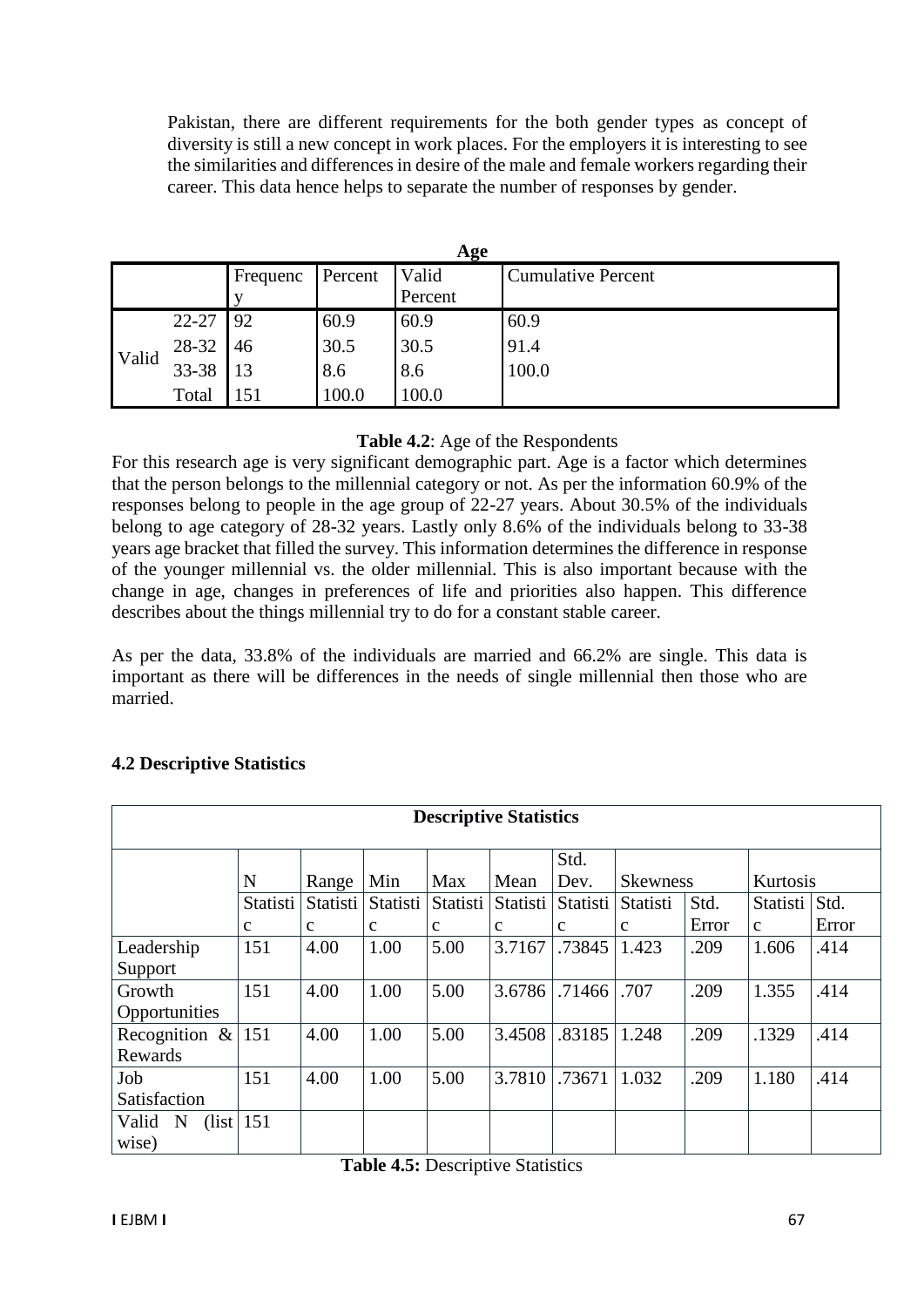The Descriptive statistics provide information regarding the minimum, maximum and the range of the data. The statistics of the standard deviation of the data is also provided. Skewness statistics with negative value have a long left tail whereas Skewness statistics with positive values have long right tail. Positive skew values are also known as right tail distributions. For Kurtosis the acceptable values are between -2 to 2 (Cain, 2016). As per the above table's data, the values of Skewness statistics are positive hence they have a long right tail and they fall in the acceptable category of kurtosis statistics as they are between -2 to 2.

| <b>Variable</b>           | <b>Cronbach's Alpha</b> | <b>Reliable/Not</b> | <b>Number of Items</b> |
|---------------------------|-------------------------|---------------------|------------------------|
|                           |                         | <b>Reliable</b>     |                        |
| <b>Dependent Variable</b> |                         |                     |                        |
| <b>Job Satisfaction</b>   | 0.781                   | Reliable            |                        |
| Independent               |                         |                     |                        |
| <b>Variable</b>           |                         |                     |                        |
| Leadership Support        | 0.761                   | Reliable            | 6                      |
| <b>Growth Opportunity</b> | 0.752                   | Reliable            | 6                      |
| Recognition & Reward      | 0.766                   | Reliable            | 6                      |

# **Table 4.5**: Reliability Analysis – Cronbach's Alpha Test

Reliability analysis is used to provide information regarding relationships between the items in the scale. It is also used to calculate the commonly used number by measures of scale reliability. The Cronbach's Alpha value represents the internal consistency and describes whether the variable is reliable or not. 0.70 is taken as the cut of value for Cronbach's Alpha (Keshtegar, 2019). As per the nature of solutions and the solubility-diagnostic instrument, the reliability of Cronbach's alpha coefficient was represented. It has been stated Cronbach's alpha values higher than 0.7 indicate internal acceptable consistency (Taber, 2017).

As per the results stated below it can be seen the Cronbach's Alpha value of Job Satisfaction is 0.781, the value of Leadership Support is 0.761, and the value of Growth Opportunity is 0.752 and lastly the value of Recognition & Reward is 0.766. This describes that all the values are above 0.70 and hence they are in acceptable range.

|         | Model Summary <sup>b</sup> |        |        |                              |                                            |        |           |     |        |  |  |  |  |  |
|---------|----------------------------|--------|--------|------------------------------|--------------------------------------------|--------|-----------|-----|--------|--|--|--|--|--|
| Model R |                            |        |        |                              | Adjusted R Std. Error of Change Statistics |        |           |     |        |  |  |  |  |  |
|         |                            | Square | Square | the Estimate $\vert R \vert$ | $Square$ $F$                               |        | $df1$ df2 |     | Sig.   |  |  |  |  |  |
|         |                            |        |        |                              | Change                                     | Change |           |     | Change |  |  |  |  |  |
|         | 761 <sup>a</sup>           | .579   | .570   | 2.12774                      | .579                                       | 65.938 |           | 144 | .000   |  |  |  |  |  |

a. Predictors: (Constant), Recognition & Rewards, Leadership Support, Growth Opportunity b. Dependent Variable: Job Satisfaction

# **Table 4.6**: Model Summary

Regression analysis is used to statistically calculate the relationship between the variables. The value of R describes the extent to which the dependent variable relates to the independent variables (Kumari, 2018). In this case the simple linear regression is used as it is quantitative research. For this research the value of R is 0.761. The assumptions by regressions were held as constant.

This means all the responses are equally distributed and the variance of the variable is equal and the residual value is taken as minimum. The value of R (square) is higher than 0.5 which tells the value is significant. This also describes the total change in the independent variables.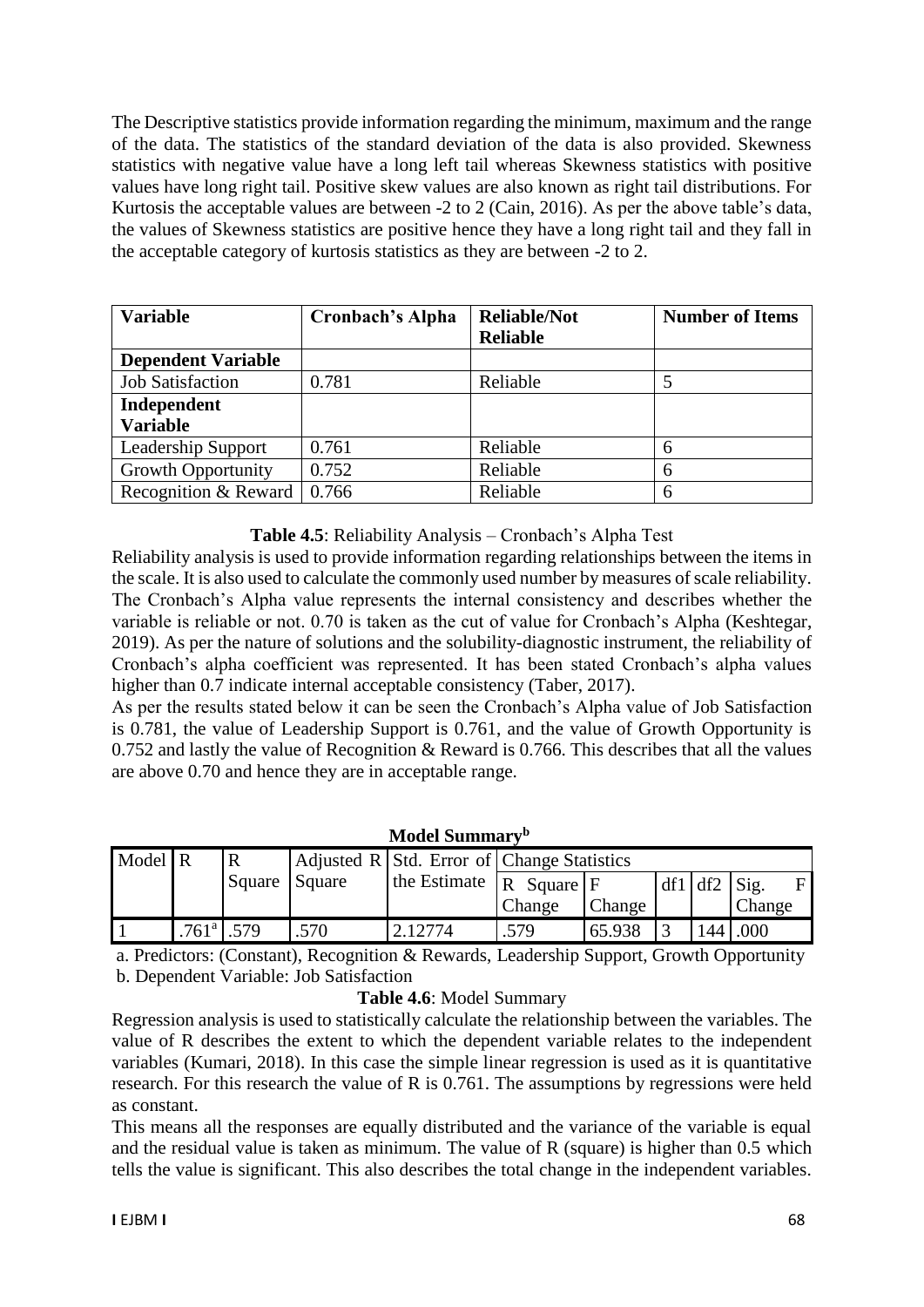The value of Adjusted R (square) also shows that the value is significant as it is used to refer to sample data. The value of adjusted R square is usually used as R square is considered as optimistic. Adjusted R square is considered as more reliable as it is more realistic in its calculation linked with generalization to the population (Bar-Gera, 2016).

| Model |            | Sum      | of Df | Mean Square F |        | Sig.           |  |  |  |
|-------|------------|----------|-------|---------------|--------|----------------|--|--|--|
|       |            | Squares  |       |               |        |                |  |  |  |
|       | Regression | 895.552  |       | 298.517       | 65.938 | $.000^{\rm b}$ |  |  |  |
|       | Residual   | 651.927  | 144   | 4.527         |        |                |  |  |  |
|       | Total      | 1547.480 | 147   |               |        |                |  |  |  |

**ANOVA TABLE**

a. Predictors: (Constant), Recognition & Rewards, Leadership Support, Growth **Opportunity** 

b. Dependent Variable: Job Satisfaction

# **Table 4.7**: ANOVA TABLE

Based on the statistics, ANOVA is one-way analysis that can be used to address the differences between the three independent variables. ANOVA table helps to show the statistics which help in testing the hypothesis about the mean population. If the null hypothesis of the means are correct then the 2 mean square estimate the quantity which is same (Fraiman, 2018).

As per the ANOVA table analysis, the regression equation is significant with an F value of 65.938 and the p value of 0.000 which is less than 0.1 hence the overall regression model for Leadership Support, Growth Opportunities and Recognition & Reward is significant. Furthermore the regression model fits the overall data in explaining Job Satisfaction. The value for F should be as high as possible for significant ANOVA results and the value 65.938 adjusts to that category

In the Coefficient table below all the significance value are below 0.10 which shows that all are significant values. By Variance inflation factor multicollinearity can be seen. The variables have linear combination of independent variables which can be seen by small tolerance value.

|                 | <b>Coefficients<sup>a</sup></b> |                |                  |       |                   |                |       |                   |            |  |  |  |  |  |
|-----------------|---------------------------------|----------------|------------------|-------|-------------------|----------------|-------|-------------------|------------|--|--|--|--|--|
| Model           |                                 | Unstandardized | Standardized   t |       | Sig.              | 95.0%          |       | Collinearity      |            |  |  |  |  |  |
|                 | Coefficients                    |                | Coefficients     |       |                   | Confidence     |       | <b>Statistics</b> |            |  |  |  |  |  |
|                 |                                 |                |                  |       |                   | Interval for B |       |                   |            |  |  |  |  |  |
|                 | B                               | Std.           | <b>B</b> eta     |       |                   | Lower          | Upper | Tolerance         | <b>VIF</b> |  |  |  |  |  |
|                 |                                 | Error          |                  |       |                   | Bound          | Bound |                   |            |  |  |  |  |  |
| (Constant)      | 2.357                           | 1.387          |                  | 1.700 | .091              | $-.384$        | 5.099 |                   |            |  |  |  |  |  |
| Growth          | .241                            | .074           | .281             | 3.234 | .002              | .094           | .388  | .387              | 2.586      |  |  |  |  |  |
| Opportunities   |                                 |                |                  |       |                   |                |       |                   |            |  |  |  |  |  |
| 1<br>Leadership | .081                            | .078           | .079             | 1.036 | .032              | $-.073$        | .234  | .501              | 1.997      |  |  |  |  |  |
| Support         |                                 |                |                  |       |                   |                |       |                   |            |  |  |  |  |  |
| Recognition     | .419                            | .064           | .486             | 6.582 | .000 <sub>1</sub> | .293           | .545  | .537              | 1.863      |  |  |  |  |  |
| & Rewards       |                                 |                |                  |       |                   |                |       |                   |            |  |  |  |  |  |

a. Dependent Variable: Job Satisfaction

**Table 4.8**: Coefficient/Multi-Collinearity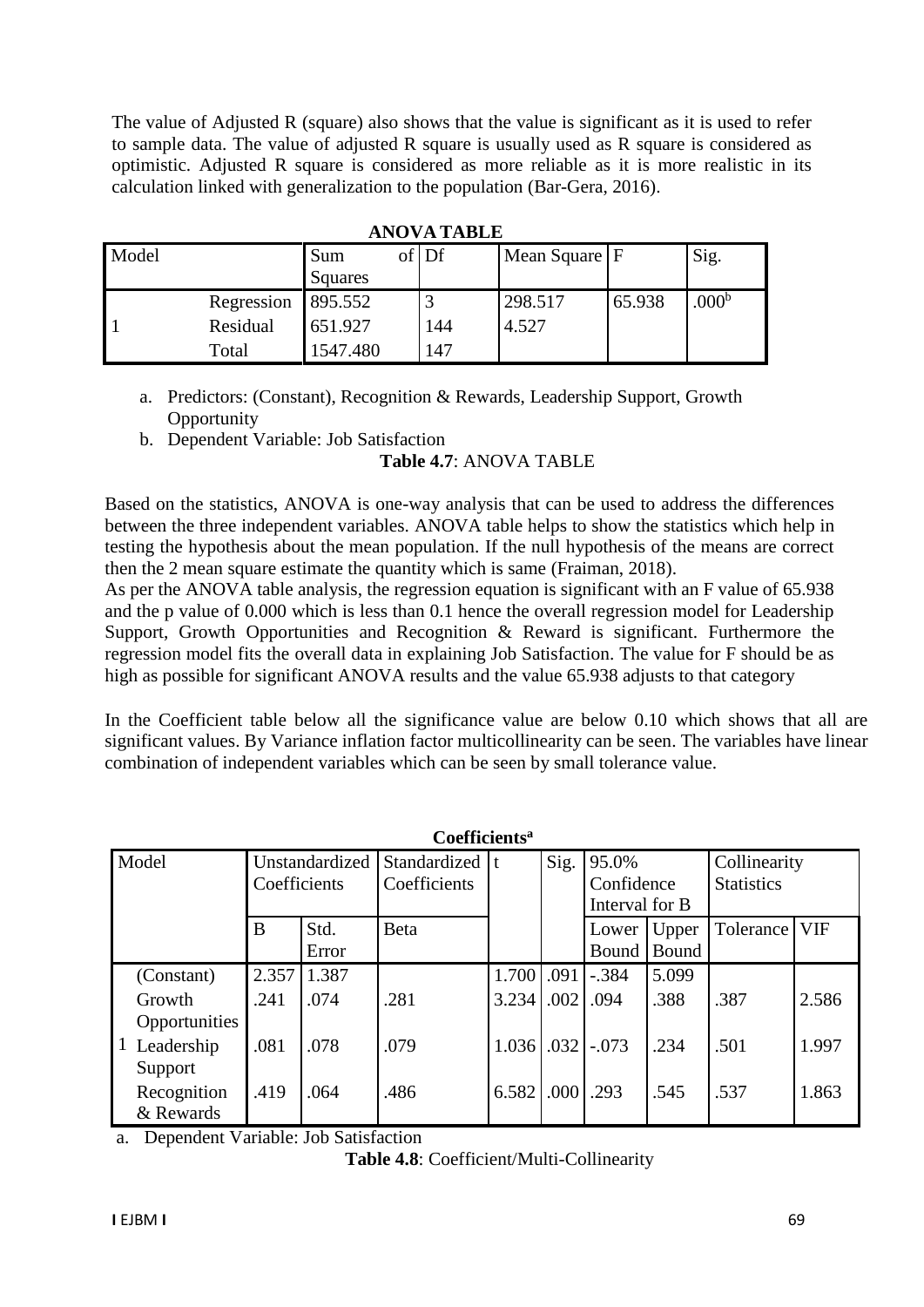The above coefficient table addresses the multiple regression analysis of Job Satisfaction. The table shows all the coefficients of the independent variables. According to the results all the variables are significant at 10%. The p value of Leadership Support is 0.032, for Growth Opportunities it is 0.002 and for Recognition & Rewards the p value is 0.000. This significant level of independent variables shows that the three variables significantly contribute to the regression equation. This also allows having a significant contribution to the prediction by the variables. The Beta value indicates that an increase of one unit in the independent variable the value of dependent variable will increase by that amount (Hayes, 2017).

 In the table below is the formula used to classify the beta value of the standardized coefficient.

### **JS = 0.281GO + 0.079LS + 0.486RR**

*Where, JS IS Job Satisfaction, GO is Growth Opportunity, LS is leadership Support and RR is Recognition & Reward.* 

# **Table 4.9**: Regression Equation

The formula above describes the influence of the independent variables on the dependent variable. The use of standardize beta weight is to compare the contribution of each predicator relatively. The variable with the highest beta value describes that it has the most influence on the independent variable and it contributes the most. The predictor p with the lowest value is considered to be the most significant. The positive standardized beta value of Recognition  $\&$ Reward is positive 0.486 whereas the beta value of Leadership Support is 0.079 and lastly the positive value for Growth Opportunity is 0.281. By these results it can be concluded that the Recognition & Reward is the most significant factor which influence Job Satisfaction.



**Figure 4**: Regression Scatter Graph

A scatter graph is considered as a special type of graph which allows seeing the relationship between the independent variable and the dependent variable. Regression analysis allows plotting such kind of graph and it can help see the variables are linearly related or not. The independent variable is taken on the Y axis whereas the three dependent variables are clubbed together and taken on the X axis. The regression line from right to left show a positive relation between the variables is formed. This indicates that there is a correlation between the three independent variables (Leadership Support, Growth Opportunity and Recognition & Rewards) and the dependent variable (Job Satisfaction)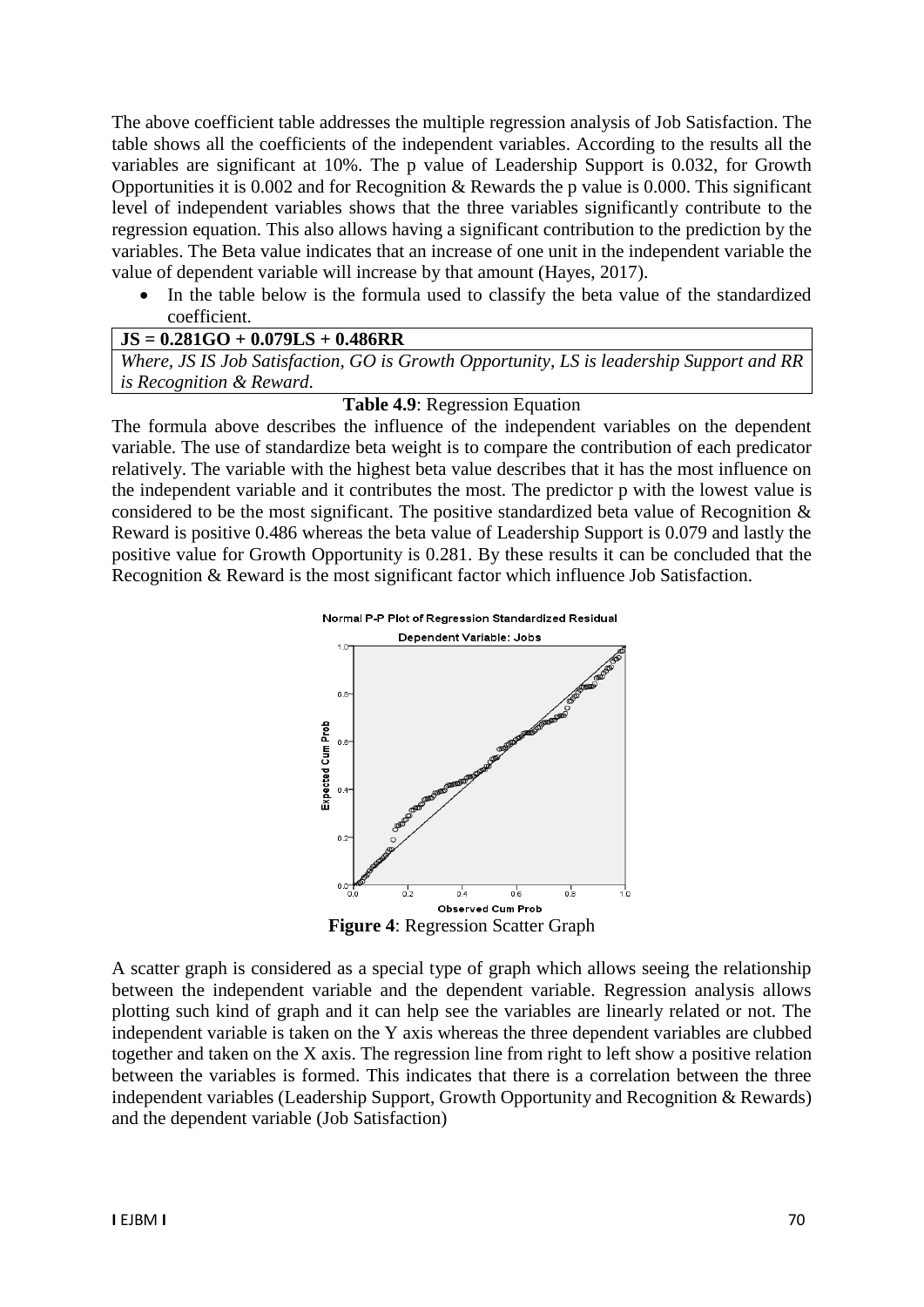

**Figure 5**: Regression Standardized Residual Histogram

The regression standardized Residual histogram describes that how much the cells are significant with the chi-square value. As per literature, residual is the vertical distance between the regression line and the data point (Feng, 2020). This histogram helps to measure the strength between the expected and the deserved values. The histogram addresses that the regression analysis results are significant as variance is normally distributed around the 0 value and the histogram has formed bell shaped symmetry.

The analysis from correlation are considered as statistical techniques which address how strongly the two variables are related to each other and what is the degree of association between the two. When the variable moves to the same direction it's known as positive correlation. Whereas when one variable goes towards positive direction and the second moves towards the negative side then the correlation is considered to be negative (Weaver, 2013). The hypothesis of the tests is to find the relationship between each pair of the variables which are Leadership support, Growth Opportunities and Rewards and Recognition. For this report the significance level was at 1% or 0.01 alpha value was taken in account. As per the table it can be addressed that the independent variables are correlated to the dependent variable. The p value of all three variables is 0.000 which denotes that the confidence level is 100%.

### **Correlations**

|                         |                                           | Job<br>Satisfacti<br><sub>on</sub> | Leadership<br>Support | Growth<br><i>ies</i> | Recognition<br>Opportunit   & Rewards |
|-------------------------|-------------------------------------------|------------------------------------|-----------------------|----------------------|---------------------------------------|
| <b>Job Satisfaction</b> | Pearson<br>Correlation<br>Sig. (2-tailed) |                                    | $.539***$<br>.000     | $.663***$<br>.000    | $.719***$<br>.000                     |
|                         | N                                         | 151                                | 148                   | 149                  | 151                                   |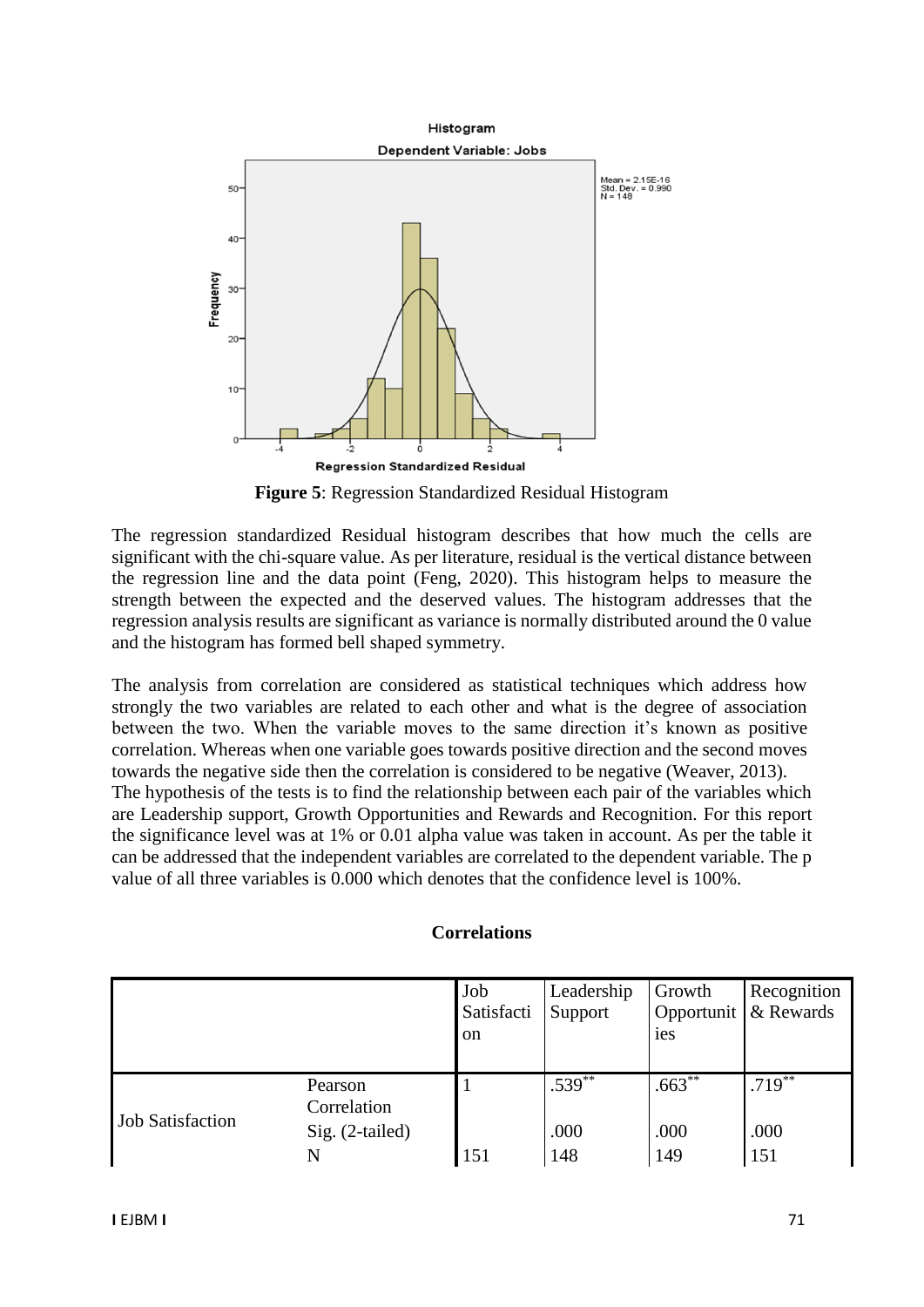|                             | Pearson           | $.539***$ | 1        | $.700**$  | $.541**$  |
|-----------------------------|-------------------|-----------|----------|-----------|-----------|
|                             | Correlation       |           |          |           |           |
| <b>Leadership Support</b>   | $Sig. (2-tailed)$ | .000      |          | .000      | .000      |
|                             | N                 | 148       | 148      | 148       | 148       |
|                             | Pearson           | $.663**$  | $.700**$ |           | $.674***$ |
|                             | Correlation       |           |          |           |           |
| <b>Growth Opportunities</b> | $Sig. (2-tailed)$ | .000      | .000     |           | .000      |
|                             | N                 | 149       | 148      | 149       | 149       |
|                             | Pearson           | $.719***$ | $.541**$ | $.674***$ |           |
|                             | Correlation       |           |          |           |           |
| Recognition & Rewards       | Sig. (2-tailed)   | .000      | .000     | .000      |           |
|                             | N                 | 151       | 148      | 149       | 151       |

\*\*. Correlation is significant at the 0.01 level (2-tailed).

**Table 4.10**: Person Correlation Analysis

The Correlation (r) between Leadership Support and Job Satisfaction is +0.539. This addresses that there is a moderate relationship and positive correlation. The significance level is below 0.01 hence there is a significant relationship between Leadership Support and Job Satisfaction. The hypothesis formed in Chapter 1 is accepted.

The Correlation (r) between Leadership Support and Job Satisfaction is +0.663. This addresses that there is a moderate relationship and positive correlation. The significance level is below 0.01 hence there is a significant relationship between Growth Opportunity and Job Satisfaction. The hypothesis formed in Chapter 1 is accepted.

The Correlation (r) between Leadership Support and Job Satisfaction is +0.719. This addresses that there is a moderate relationship and positive correlation. The significance level is below 0.01 hence there is a significant relationship between Growth Opportunity and Job Satisfaction. The hypothesis formed in Chapter 1 is accepted.



# **Table 4.11**: Pearson Correlation Findings

The relationship of variables is shown in the table above. It can be seen that positive significant correlation exists between the variables. The variables are arranged in the form of strongest correlation to the least strong correlation with Job Satisfaction. The final sequence is Recognition & Rewards, Growth Opportunity and Leadership support.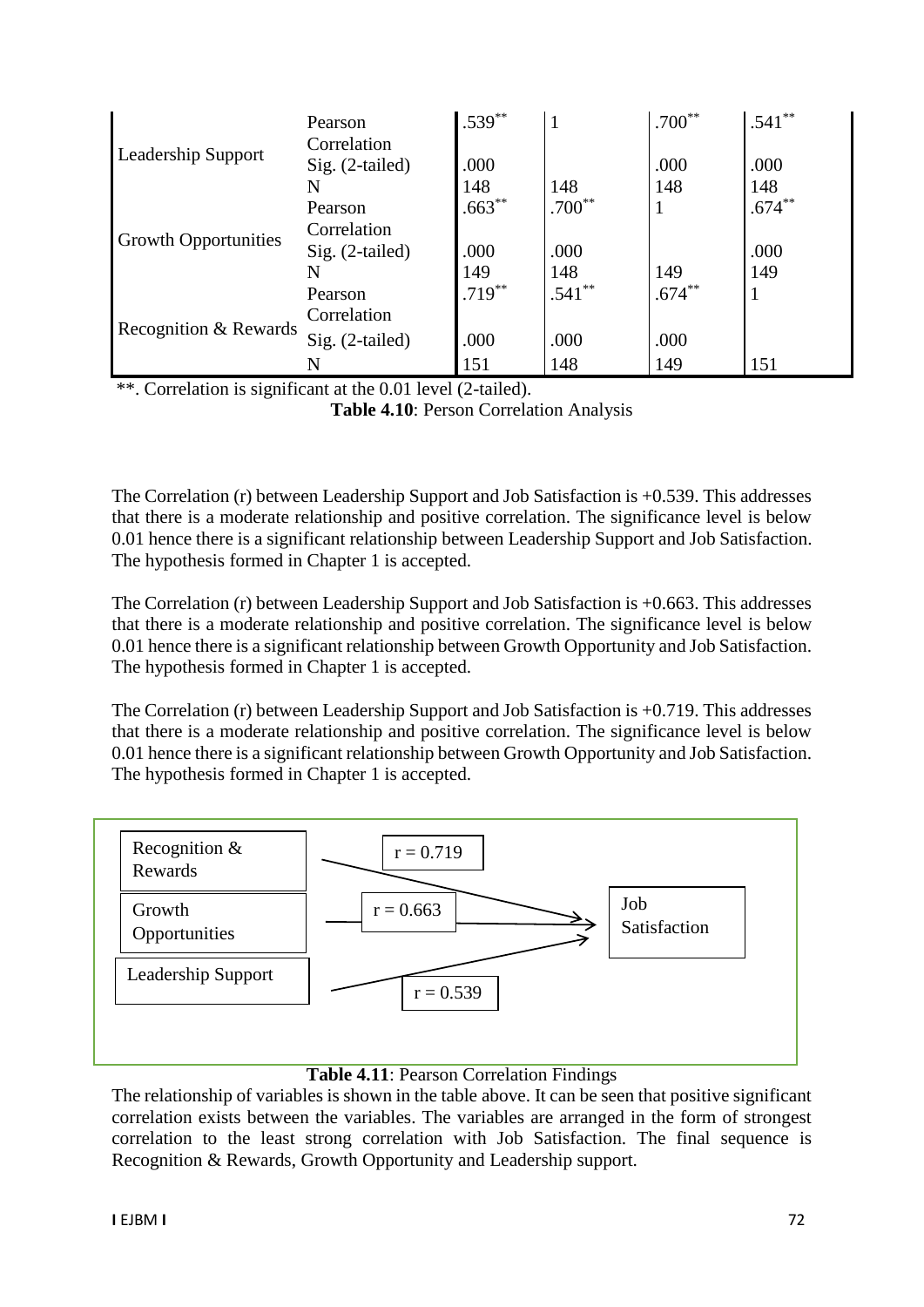# 4.3 Hypothesis Testing

# Dependent Variable: Job Satisfaction

In an industry like beverage industry of Pakistan the companies tend to hire fresh graduates every year and hence it makes it highly important for them to use their resources and money on them so it can all be worth it. In an industry where the competition is really tough retaining the young workers and letting them contribute in all stages becomes very important for the value of the companies in the beverage industry. However from the literature point of view it is a huge gamble for companies to trust these young employees right away from both retaining and competency perspective.

For companies with high budget in beverage industry it's easy to gamble however the companies still considered small it becomes difficult. This is the point in which to understand perspective of millennial becomes important as they are considered the leaders of the future. In this analysis the relation of three independent variables were tested with the dependent variable Job satisfaction. After different tests the relation of the three variables is considered to be positive with Job satisfaction as the entire hypothesis have been accepted as per the significance value.

# H1: Recognition & Reward have a positive relation with Job Satisfaction

It is found out that Recognition & Reward have a positive relation with Job Satisfaction (t=6.582, B=0.486). When other unit will increase in Recognition & Reward it will increase Job Satisfaction by 0.486 units. Recognition & Reward is accepted with a significance value of 0.000 and the direction is towards Job Satisfaction. As per the Collinearity statistics the tolerance value is 0.537. This describes that Recognition & Rewards have a positive relation with Job satisfaction as higher the recognition and rewards the more satisfied millennial, worker will be.

It can be noted that millennial employees look for recognition from their employers which can be in the form of comments, informal admiration, pat on the back etc. More formal recognition can be a letter of appreciation, emails and public administration. These both ways of recognition are very effective as they boost they employee's moral and keep them motivated. Rewards are considered a little more complex as they require calculations and evaluations of the data. Rewards are provides to employees can be monetary or nonmonetary and such rewards help to keep the employees motivated. The employee feels honored to receive awards from the company for the hard work he or she has put in over a period of time.

H2: Growth Opportunities have a positive relation with job satisfaction

It is found out that Growth Opportunity have a positive relation with Job Satisfaction (t=3.234, B=0.281). When other unit will increase in Growth Opportunity it will increase Job Satisfaction by 0.281 units. Growth Opportunity is accepted with a significance value of 0.002 in the direction of Job Satisfaction. Collinearity statistics show tolerance value of 0.387. This shows that millennial workers think that growth opportunities provided to them brings the job satisfaction. It can be concluded that millennial always look forward to opportunities which can help them grow. Millennial are ready to work in positions outside their department. Growth opportunities like these have been considered an effective way to increase employee commitment to work for a long time. This helps an individual to build new expertise and career driven individuals find such opportunities as satisfying element. This practice is worthwhile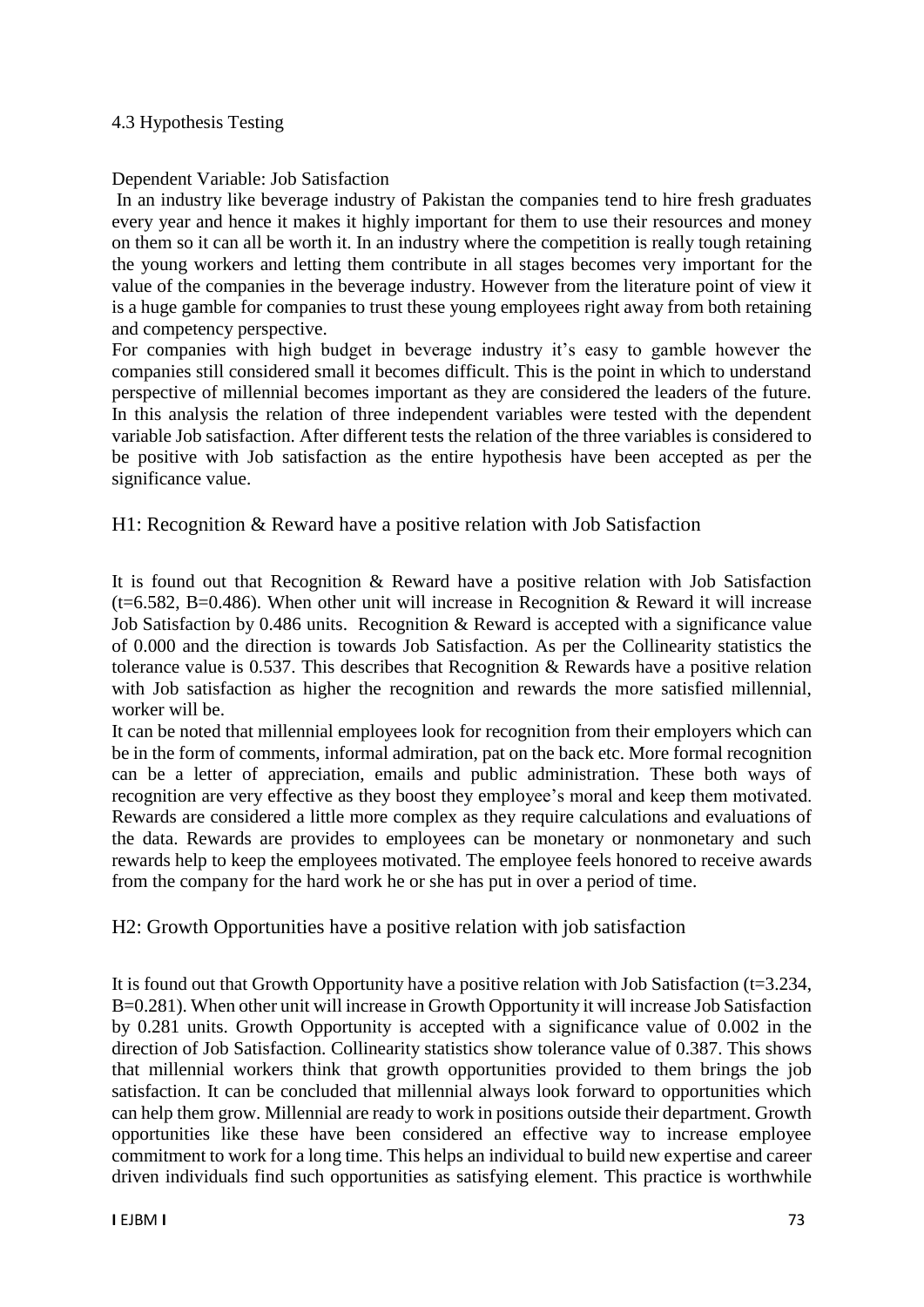for the employer as they can get the best out of their employees. Feedback sessions with employees can help employers know what kind of opportunities is preferred by their employees and then they should work in order to providing those opportunities to their employees.

# H3: Leadership Support has a positive relation with Job Satisfaction

It is found out that Leadership Support have a positive relation with Job Satisfaction ( $t=1.036$ , B=0.079). When other unit will increase in Leadership Support it will increase Job Satisfaction by 0.079 units. The significance value of Leadership Support is 0.302 which addresses that leadership supports have positive relation with Job satisfaction. This data shows that millennial admire the support from their employers as it would lead to their higher job satisfaction. Leadership Support is defined as the support provided by an employer to its employee it can be in various forms such as problem solving, skill sharing and improvement of lifestyle etc. The results address that leadership support is required to go forward and improve further. The sense of having a backhand supports for millennial boost their confidence as thy like to be empowered. Companies should make sure they have an open culture in their workplace so millennial can openly arrange trainings and sessions. For better job satisfaction of the employees, policies such as training, expense claiming, applying for parent department and individual projects are highly useful and all can be achieved with the support from the employer.

SPSS tests were used to analyze the research findings. Tests such as reliability tests, regressions analysis, ANOVA table analysis and correlation analysis were made. All the results and implications were analyzed and conclusions were made. It can be concluded that the hypothesis (H1, H2, H3) made in chapter 1 after tests show that they have a positive relation with Job satisfaction. The results show significant evidence of their reliability and that they have a significant relationship with Job Satisfaction.

As per the analysis of the previous chapter it can be seen that a total of 151 respondents filled the questionnaire. The analysis shows that there were more female respondents 78 then male respondents which were 73. Most of the respondents belonged to age group of 22-27 years then the age group of 28-32 and lastly the lowest respondents belonged to age group of 33-38 years old. Besides this most respondents marital status was single than married.

The first 4 responses of questionnaires were used as a part of pilot testing process which helped to test the reliability of the questionnaire. As per table 4.5 Reliability analysis, all the variables are considered to be reliable as the Cronbach's alpha value exceeds 0.7 (70%). This shows that the research can further go on as all the variables are applicable for the research.

The research was analyses using regression analysis as well. After multiple regression tests it was concluded that all the independent variables namely leadership support, growth opportunities and recognition & rewards have influence on the dependent variable, Job satisfaction. ANOVA analysis in table 4.7 were also used which described that the overall data fits the research in a proper manner. By Coefficient table 4.8, the significance of the independent variables was also proved. It was also addressed that independent Recognition & Reward have the strongest influence on the dependent variable job satisfaction as it has the highest standardized beta value. The entire hypothesis formed in chapter 1 was accepted and the regression scatter graph also concluded a positive relation between the independent and dependent variables.

In table 4.10, the Pearson correlation tests show that the three independent variables leadership support, growth opportunities and recognition & reward used in the research are significant. A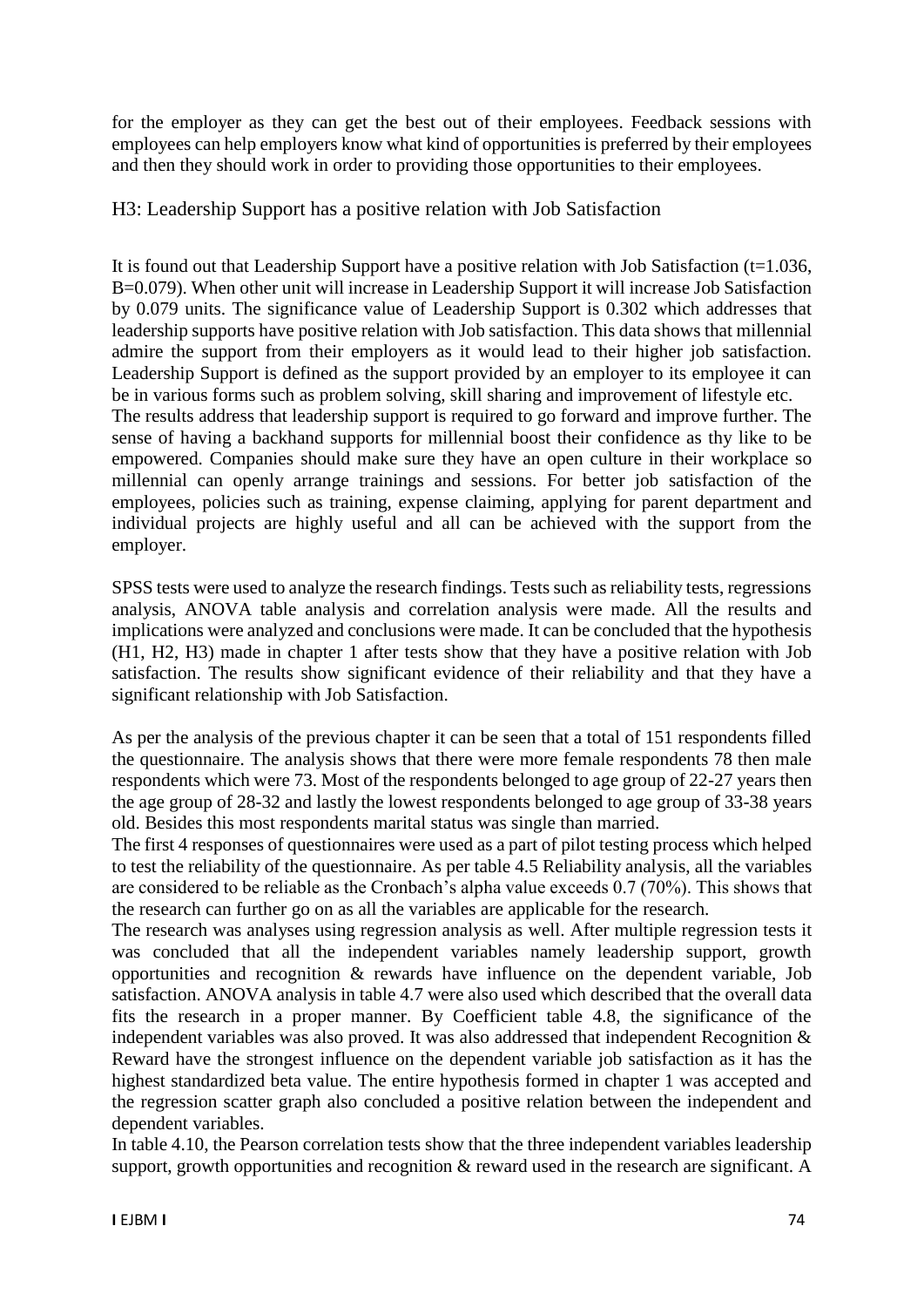moderate relationship between the independent variables and the dependent variable is also confirmed. This further confirms the hypotheses made in literature review are accepted as the independent variables have a positive relationship with the dependent variable.

To carry out a successful research a researcher has to keep all the challenges and limitations in mind in order to keep the error level at minimal. While conducting this research some unfavorable circumstances took place. This part will be divided into two parts, General limitations and particular limitations.

The limited time frame for this research has been a big problem. The research needs to be completed in a given time frame hence it gets difficult to collect the data in limited time. Once the data is collected more time is required in order to analyze it which is a complex task and requires high concentration in order to get perfect results. Hence it is difficult to carry out an in depth research due to the limited time period.

As a student with lack of resources and working on a research during time of corona pandemic it was difficult to distribute questionnaires and as a result only 151 responses were gathered. This figure is not enough to represent the entire millennial employees working in the two main beverage industry of Pakistan, Coca Cola Pakistan and PepsiCo. It was difficult to carry out focus group in this pandemic situation otherwise for further analyses an optional focus group could have had helped in this research which was not possible. Lastly, with lack of resources and limited time frame only three independent variables were used in the research.

This research is limited to only millennial, generation X whereas job satisfaction can be tested for other generations as well such as generation Y and generation Z. This research was limited only to millennial whereas the variable job satisfaction can be tested with other generations as job satisfaction has a broad scope and it might have different relations with other generations.

For the analysis of this research only Statistical Package for the Social Sciences (SPSS) software is used. For very large set of data's SPSS tests cannot be used to analysis and SPSS uses default graphs which are far from quality of publications (Ozgur, 2015). One major problem is that SPSS required training in order to exploit all the available options of the software. Lastly as a student most work is done on Microsoft Word or Excel rather SPSS software, hence it's difficult to understand the new graphical features which are not basic and simple.

# **5.0 RECOMMENDATIONS FOR FUTURE RESEARCH**

Some recommendations are made in order to eliminate the limitations discussed. These recommendations will be helpful in order to make the future research done with minimal errors and will increase the efficiency rate. Recommendations are divided into two parts, general recommendations and particular recommendations.

In this field of study there is more room of improvement which can be done by conducting more researches in this field. By conducting more future researches it will get clear that what other factors can affect the Job satisfaction of millennial employee's in the beverage industry. Researches in future will find other dimensions which will address other factors which will affect the job satisfaction of the millennial workers. For now the study focuses only on the variables namely Leadership Support, Growth Opportunity and Recognition & Reward, this means there are more factors which are neglected and should be worked on to find their relation with Job Satisfaction.

For future research the sample size can be increased as for this research the sample size is small and does not represent the whole of millennial in the beverage industry of Pakistan. In order to eliminate the factor of insufficient results it is suggested that future researches should be done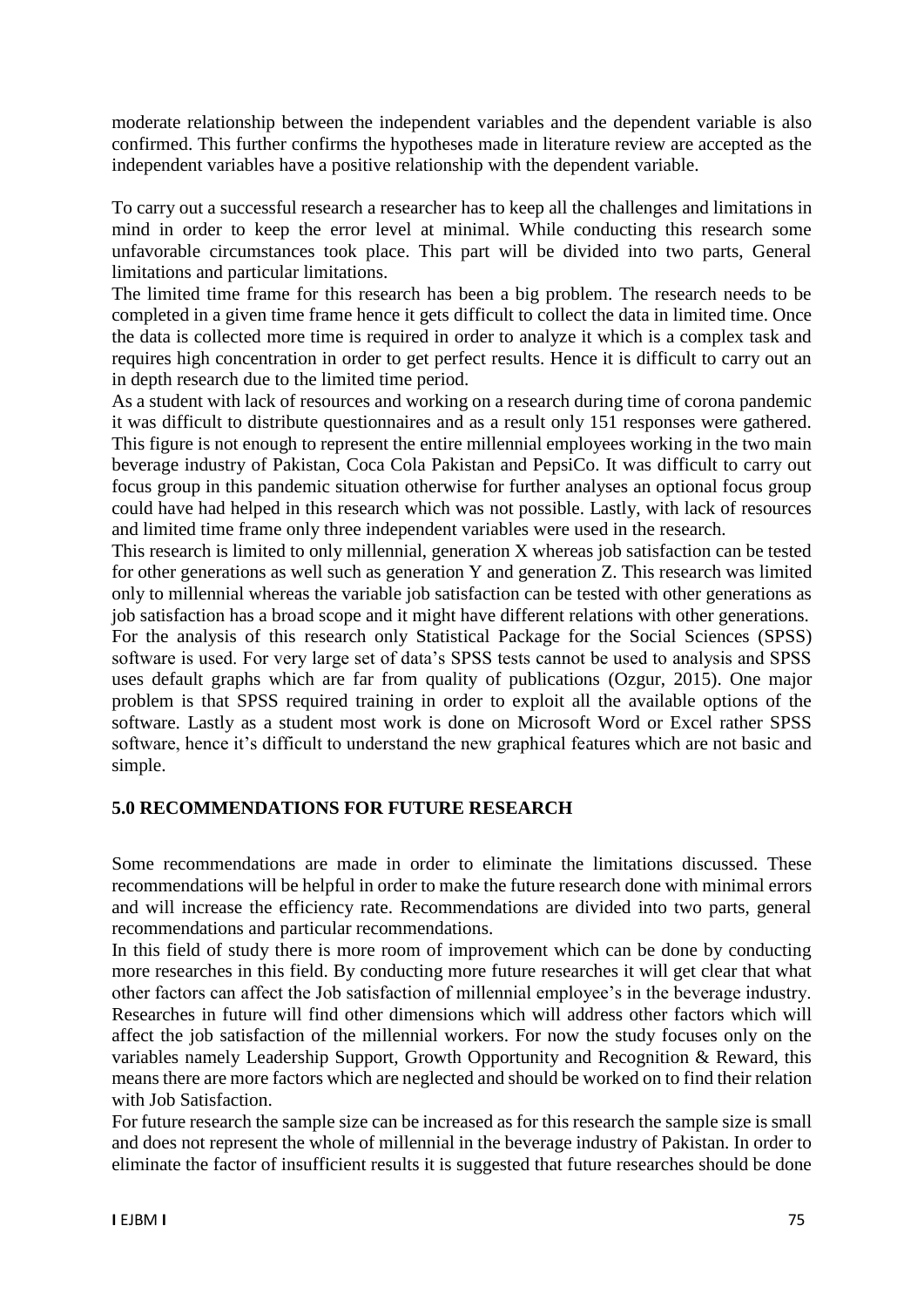with larger sample size which will help in achieving more valid results. For this research convenience sampling was done due to lack of resources but for future researches with larger sample size, probability sampling should be used. Probability sampling allows choosing respondents with equal chances. The probability sampling also helps in increasing the reliability and validity of the generated data as it represents whole of the population more accurately.

This research is associated only with the beverage industry. For future researches, different industries can be used to test Job satisfaction with different variables. In this way new dimensions and angle of research will be covered and new relations of variables will be found. To check Job satisfaction of employees only with one industry is not enough hence for future researches different industries such as chemical industry, automobile industry, manufacturing industry etc. can be used.

Considering the vast number to independent variables that could be tested to find out relation with job satisfaction, it would be interesting to study mediator variable, for further research it is recommended to study relation of independent variable with job satisfaction mediated by a variable such as employee work commitment, because being a mediating variable it could produce a change in job satisfaction and link independent and dependent variable.

Similarly moderator variable can also be included in the same theoretical framework, different variable such a demographic, age or quantitative variable such as fair treatment, work environment can strengthen or weaken relation between independent variable and job satisfaction, since these moderating factors can influence an employee, and they may produce different results for different age group, socio economic class etc.

# **REFERENCES**

Abu Hassan Asaari, M., Mat Desa, N. and Subramaniam, L., (2019). Influence of Salary, Promotion, and Recognition toward Work Motivation among Government Trade Agency Employees. International Journal of Business and Management, 14(4), p.48.

Acharyya, R., (2017). *Job Satisfaction For Millennials: Statistics And Analysis - Careerizma*. [online] Careerizma. Available at: [http://www.careerizma.com/blog/job](http://www.careerizma.com/blog/job-satisfaction-millennials-statistics-analysis%20/)[satisfaction-millennials-statistics-analysis /](http://www.careerizma.com/blog/job-satisfaction-millennials-statistics-analysis%20/) [Accessed 1 August 2020].

Antony, J., Sunder M., V., Laux, C. and Cudney, E., (2019). Development of Rewards and Recognitions for LSS. The Ten Commandments of Lean Six Sigma, pp.73-81.

Bai, J. and Liu, J., 2018. A Study on the Influence of Career Growth on Work Engagement among New Generation Employees. *Open Journal of Business and Management*, 06(02), pp.300-317.

Banks, H., (2017). The business of peace: Coca-Cola's contribution to stability, growth, and optimism. Business Horizons, 59(5), pp.455-461.

Bar-Gera, H., 2016. The Target Parameter of Adjusted R-Squared in Fixed-Design Experiments. *The American Statistician*, 71(2), pp.112-119.

[Bassett‐Jones,](https://www.emerald.com/insight/search?q=Nigel%20Bassett%E2%80%90Jones) N. and [Lloyd, G.C.](https://www.emerald.com/insight/search?q=Geoffrey%20C.%20Lloyd) (2010), "Does Herzberg's motivation theory have staying power?", *[Journal of Management Development](https://www.emerald.com/insight/publication/issn/0262-1711)*, Vol. 24 No. 10, pp. 929-943.

Bevins, D., 2018. Herzberg's Two Factor Theory of Motivation: A Generational Study. Department of Management, Marketing, and International Business, 3(1), pp.22-33.

Bohat ALA. (2020). Pepsi Strategic Management Project Report - Bohat ALA. [online] Available at: https://bohatala.com/pepsi-strategic-management-project-report/ [Accessed 23 July 2020].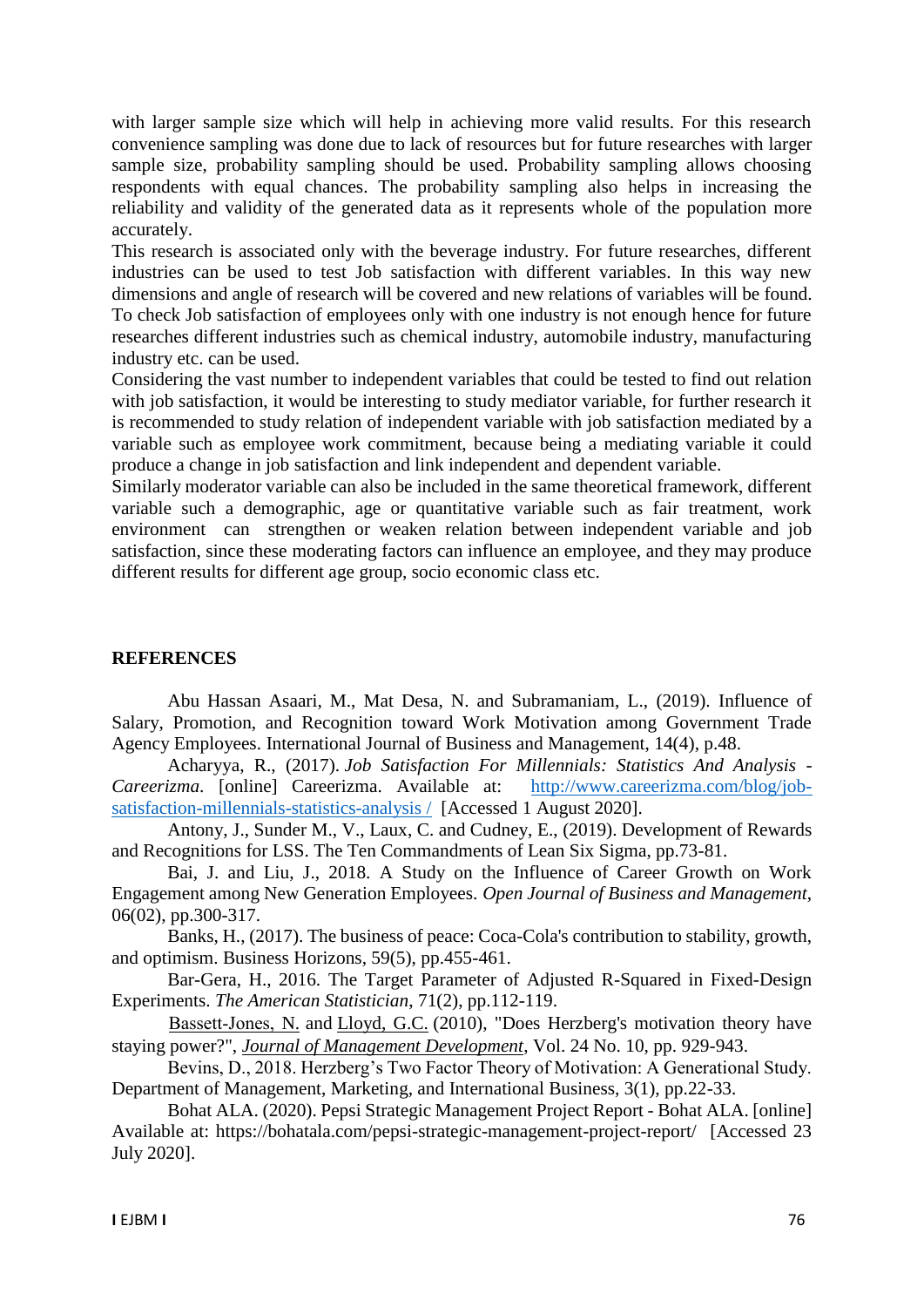Brick, D., Fitzsimons, G., Chartrand, T. and Fitzsimons, G., (2017). Coke vs. Pepsi: Brand Compatibility, Relationship Power, and Life Satisfaction. Journal of Consumer Research, 44(5), pp.991-1014.

Cagle, K., 2020. *Rethinking Millennials And Generations Beyond*. [online] Forbes. Available at: <https://www.forbes.com/sites/cognitiveworld/2018/08/22/rethinkingmillennials-and-generations-beyond/#904604c18932> [Accessed 25 August 2020].

Cain, M., Zhang, Z. and Yuan, K., 2016. Univariate and multivariate skewness and kurtosis for measuring nonnormality: Prevalence, influence and estimation. *Behavior Research Methods*, 49(5), pp.1716-1735.

Calk, R., (2017). Millennials Through The Looking Glass: Workplace Motivating Factors. The Journal of Business Inquiry, 16(2), pp.131-139.

Candan, H., 2013. A Research towards Determination of Job Satisfaction Level of Public Employees: Karaman Governorship Sampl. Journal of Human Resource Management, 1(2), p.29.

Chaudhuri, S. and Ghosh, R., (2014). Reverse Mentoring. Human Resource Development Review, 11(1), pp.55-76.

Chawla, D., Dokadia, A. and Rai, S., (2017). Multigenerational Differences in Career Preferences, Reward Preferences and Work Engagement among Indian Employees. Global Business Review, 18(1), pp.181-197.

Coca-cola.com.pk. (2020). Coca-Cola Pakistan | Coke. [online] Available at: <http://www.coca-cola.com.pk/en/home/> [Accessed 17 July 2020].

Daud, N., 2016. Determinants of Job Satisfaction: How Satisfied are the New Generation Employees in Malaysia?. Procedia - Social and Behavioral Sciences, 219, pp.208- 213.

Dimock, M., (2019). Defining Generations: Where Millennials End And Generation Z Begins. [online] Pew Research Center. Available at: [https://www.pewresearch.org/fact](https://www.pewresearch.org/fact-tank/2019/01/17/where-millennials-end-and-generation-z-begins/)[tank/2019/01/17/where-millennials-end-and-generation-z-begins/](https://www.pewresearch.org/fact-tank/2019/01/17/where-millennials-end-and-generation-z-begins/) [Accessed 16 July 2020].

Feng, C., Li, L. and Sadeghpour, A., 2020. A comparison of residual diagnosis tools for diagnosing regression models for count data. *BMC Medical Research Methodology*, 20(1).

Fox, M., (2019). 58% Of Young Workers Plan To Change Jobs This Year To Get More Of this. [online] CNBC. Available at: [https://www.cnbc.com/2019/04/08/58percent-of](https://www.cnbc.com/2019/04/08/58percent-of-millennials-plan-to-change-jobs-for-more-learning-opportunities.html)[millennials-plan-to-change-jobs-for-more-learning-opportunities.html](https://www.cnbc.com/2019/04/08/58percent-of-millennials-plan-to-change-jobs-for-more-learning-opportunities.html) [Accessed 24 July 2020].

Fraiman, D. and Fraiman, R., 2018. An ANOVA approach for statistical comparisons of brain networks. *Scientific Reports*, 8(1).

García, G., Gonzales-Miranda, D., Gallo, O. and Roman-Calderon, J., (2019). Employee involvement and job satisfaction: a tale of the millennial generation. Employee Relations, 41(3), pp.374-388.

Glazer, S., Mahoney, A. and Randall, Y., 2019. Employee development's role in organizational commitment: a preliminary investigation comparing generation X and millennial employees. Industrial and Commercial Training, 51(1), pp.1-12.

Hall, A. and F., S., (2017). EXPLORING THE WORKPLACE COMMUNICATION PREFERENCES OF MILLENNIALS. Journal of Organizational Culture, Communications and Conflict, 20(1), pp.36-44.

Haruna, M., 2019. EMPLOYEE REWARDS AND ORGANIZATIONAL PERFORMANCE: A REVIEW OF LITERATURE. Journal of Business and Organizational Development, 11(1), pp.22-40.

Hayes, A. and Montoya, A., 2017. A Tutorial on Testing, Visualizing, and Probing an Interaction Involving a Multicategorical Variable in Linear Regression Analysis. Communication Methods and Measures, 11(1), pp.1-30.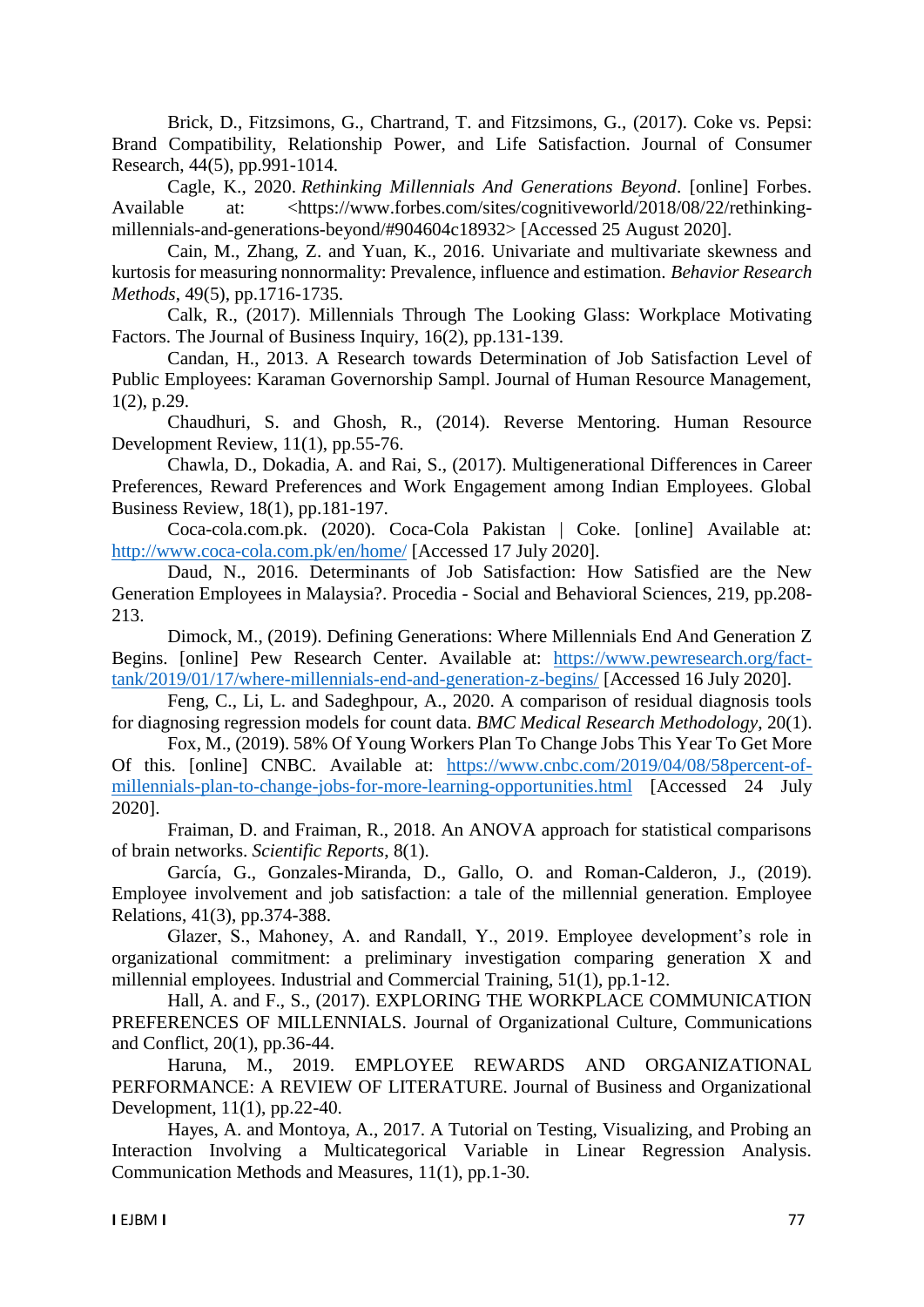Hicks, A., (2019). Millennials' Wants and Expectations of Their Organizational Leaders: A Generic Qualitative Inquiry. Capella University, ProQuest Dissertations Publishing, 4(2), pp.55-67.

Iris communications. (2018). Beverage Consumption In Pakistan | Iris

Communications. [online] Available at: [http://iriscommunications.com.pk/blog/beverage](http://iriscommunications.com.pk/blog/beverage-consumption-in-pakistan/#:~:text=Beverage%20industry%20is%20one%20of,Fizzy%20drinks)[consumption-in-](http://iriscommunications.com.pk/blog/beverage-consumption-in-pakistan/#:~:text=Beverage%20industry%20is%20one%20of,Fizzy%20drinks)

[pakistan/#:~:text=Beverage%20industry%20is%20one%20of,Fizzy%20drinks](http://iriscommunications.com.pk/blog/beverage-consumption-in-pakistan/#:~:text=Beverage%20industry%20is%20one%20of,Fizzy%20drinks) [Accessed 16 July 2020].

jayadeva, R., (2018). Mentoring Millennials: Perceptions and Analysis. College and University; Washington, 93(2), pp.29-33.

Keshtegar, B., (2019). Three-term conjugate approach for structural reliability analysis. *Applied Mathematical Modelling*, 76, pp.428-442.

King, E., (2019). Just How Different Are Millennials, Gen Xers, And Baby Boomers At Work?. [online] Harvard Business Review. Available at: <https://hbr.org/2019/08/generational-differences-at-work-are-small-thinking-theyre-bigaffects-our-behavior> [Accessed 1 August 2020].

Klemp, N., 2020. *Millennials In The Workplace: A Multigenerational Guide To Motivation | Emplify.* [online] Emplify. Available at: <https://emplify.com/blog/millennialsin-the-workplace-multigenerational-guide/> [Accessed 25 August 2020].

Kosterlitz, M. and Lewis, J., (2017). From Baby Boomer to Millennial: Succession Planning for the Future. Nurse Leader, 15(6), pp.396-398.

Kumari, K., 2018. Linear regression analysis study. CURRICULUM IN CARDIOLOGY - STATISTICS, 4(1), pp.33-36.

Lam, C., Huang, X. and Chan, S., 2015. The Threshold Effect of Participative Leadership and the Role of Leader Information Sharing. Academy of Management Journal, 58(3), pp.836-855.

Lăzăroiu, G., 2015. WORK MOTIVATION AND ORGANIZATIONAL BEHAVIOR. Contemporary Readings in Law and Social Justice, 10(2), pp.66-75.

Liu, J., Zhu, Y., Serapio, M. and Cavusgil, S., (2019). The new generation of millennial entrepreneurs: A review and call for research. International Business Review, 28(5), p.101581.

Martin, A., (2017). How To Train Millennials To Become Leaders. [online] The Daily Mindflash. Available at: <https://mindflash.com/blog/train-millennials-become-leaders> [Accessed 24 July 2020].

Meola, C., (2016). Addressing the needs of the Millennial workforce through equine assisted learning. Journal of Management Development, 35(3), pp.294-303.

Mohd Noor, S. and Zainordin, N., (2018). The Impact Of Rewards As Motivation On Job Satisfaction In A Quantity Surveying Consultant Firm. International Journal of Modern Trends in Social Sciences, 1(4), pp.01-14.

Moore, T., 2014. The Impact of Psy The Impact of Psychological Contr chological Contract Fulfillment on Emplo ulfillment on Employee Engagement in the Millennial Generation: The Moderating Effects of Generational Affiliation. *Business Administration Dissertations*, Vol. 1, pp.6-33.

Neo, P., (2018). Pepsico And Coca-Cola Set To Invest US\$1.4Bn In Pakistan As Government Touts Regional Hub Opportunity. [online] foodnavigator-asia.com. Available at: [https://www.foodnavigator-asia.com/Article/2018/12/12/PepsiCo-and-Coca-Cola-set-to](https://www.foodnavigator-asia.com/Article/2018/12/12/PepsiCo-and-Coca-Cola-set-to-invest-US-1.4bn-in-Pakistan-as-government-touts-regional-hub-opportunity)[invest-US-1.4bn-in-Pakistan-as-government-touts-regional-hub-opportunity](https://www.foodnavigator-asia.com/Article/2018/12/12/PepsiCo-and-Coca-Cola-set-to-invest-US-1.4bn-in-Pakistan-as-government-touts-regional-hub-opportunity) [Accessed 24 July 2020].

Ozgur, C., Kleckner, M. and Li, Y. (2015) 'Selection of Statistical Software for Solving Big Data Problems: A Guide for Businesses, Students, and Universities', *SAGE Open*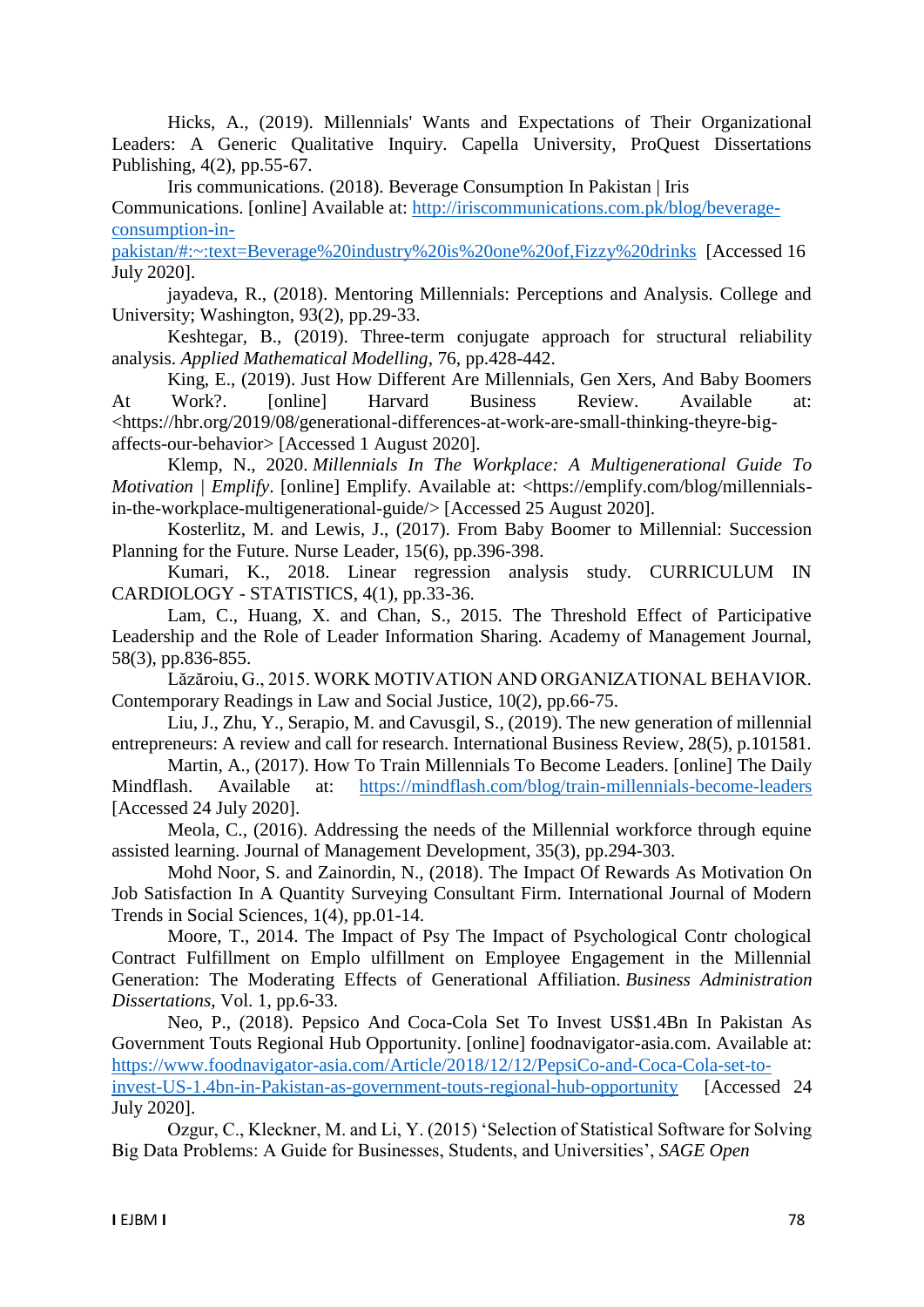Pakistan Beverage Limited. (2020). Pakistan Beverage Limited. [online] Available at: <https://pakbev.com/> [Accessed 16 July 2020].

Pakistan, P., (2020). Pepsico Pakistan | Home. [online] Pepsico.com.pk. Available at: <https://pepsico.com.pk/> [Accessed 18 July 2020].

Pant, J. and Venkateswaran, V., (2019). Exploring millennial psychological contract expectations across talent segments. Employee Relations, 41(4), pp.773-792.

Petrucelli, T., (2017). Winning the "cat-and-mouse game" of retaining millennial talent. Strategic HR Review, 16(1), pp.42-44.

Prossack, A., (2018). How Millennials Are Changing The Way We View Leadership. [online] Forbes. Available at: [https://www.forbes.com/sites/ashiraprossack1/2018/05/18/how](https://www.forbes.com/sites/ashiraprossack1/2018/05/18/how-millennials-are-changing-the-way-we-view-leadership/#c98ffe85384e)[millennials-are-changing-the-way-we-view-leadership/#c98ffe85384e](https://www.forbes.com/sites/ashiraprossack1/2018/05/18/how-millennials-are-changing-the-way-we-view-leadership/#c98ffe85384e) [Accessed 24 July 2020].

Pyöriä, P., Ojala, S., Saari, T. and Järvinen, K., (2017). The Millennial Generation. SAGE Open, 7(1), p.215824401769715.

Rahim, S., Abumadini, M., Wosornu, L. and Al-Rubaish, A., 2011. Academic job satisfaction questionnaire: Construction and validation in Saudi Arabia. *Journal of Family and Community Medicine*, 18(1), p.1

Rahman, K., Akhter, W. and Khan, S., 2017. Factors affecting employee job satisfaction: A comparative study of conventional and Islamic insurance. *Cogent Business & Management*, 4(1).

Rai, A., Ghosh, P. and Dutta, T., (2019). Total rewards to enhance employees' intention to stay: does perception of justice play any role?. Evidence-based HRM: a Global Forum for Empirical Scholarship, 7(3), pp.262-280.

Raza, M., Frooghi, R. and Shah, S., (2019). Determinants of Brand Loyalty in the Cola Industry of Pakistan: A Case Study of Pepsi Cola. Sukkur IBA Journal of Management and Business, 6(1), p.12.

Raziq, A. and Maulabakhsh, R., 2015. Impact of Working Environment on Job Satisfaction. *Procedia Economics and Finance*, 23, pp.717-725.

Riener, G. and Wagner, V., (2019). On the design of non-monetary incentives in schools. Education Economics, 27(3), pp.223-240.

Runway Pakistan. (2019). Top Few Beverages Brands In Pakistan - Runway Pakistan. [online] Available at: <https://runwaypakistan.com/top-few-beverages-brands-in-pakistan/> [Accessed 16 July 2020].

Russell, J., (2016). The "how to" guide to millennial talent. Strategic HR Review, 15(5), pp.231-232.

Saengchai, S., 2019. The Mediating Role of Employee Engagement between Team and Co-worker Relation, Work Environment, Training and Development and Employee Performance. International Journal of Psychosocial Rehabilitation, 23(4), pp.853-864.

Salah, M., 2016. The Influence of Rewards on Employees Performance. British Journal of Economics, Management & Trade, 13(4), pp.1-25.

Seheult, E., (2016). Generational Mentorship: What Millennial Mentees Want. College and University; Washington, 91(3), pp.39-42.

Sheikhpour, R., Sarram, M. and Sheikhpour, E., 2018. Semi-supervised sparse feature selection via graph Laplacian based scatter matrix for regression problems. *Information Sciences*, 468, pp.14-28.

Smith, S. and Galbraith, Q., (2014). Motivating Millennials: Improving Practices in Recruiting, Retaining, and Motivating Younger Library Staff. The Journal of Academic Librarianship, 38(3), pp.135-144.

Stewart, J., Oliver, E., Cravens, K. and Oishi, S., (2017). Managing millennials: Embracing generational differences. Business Horizons, 60(1), pp.45-54.